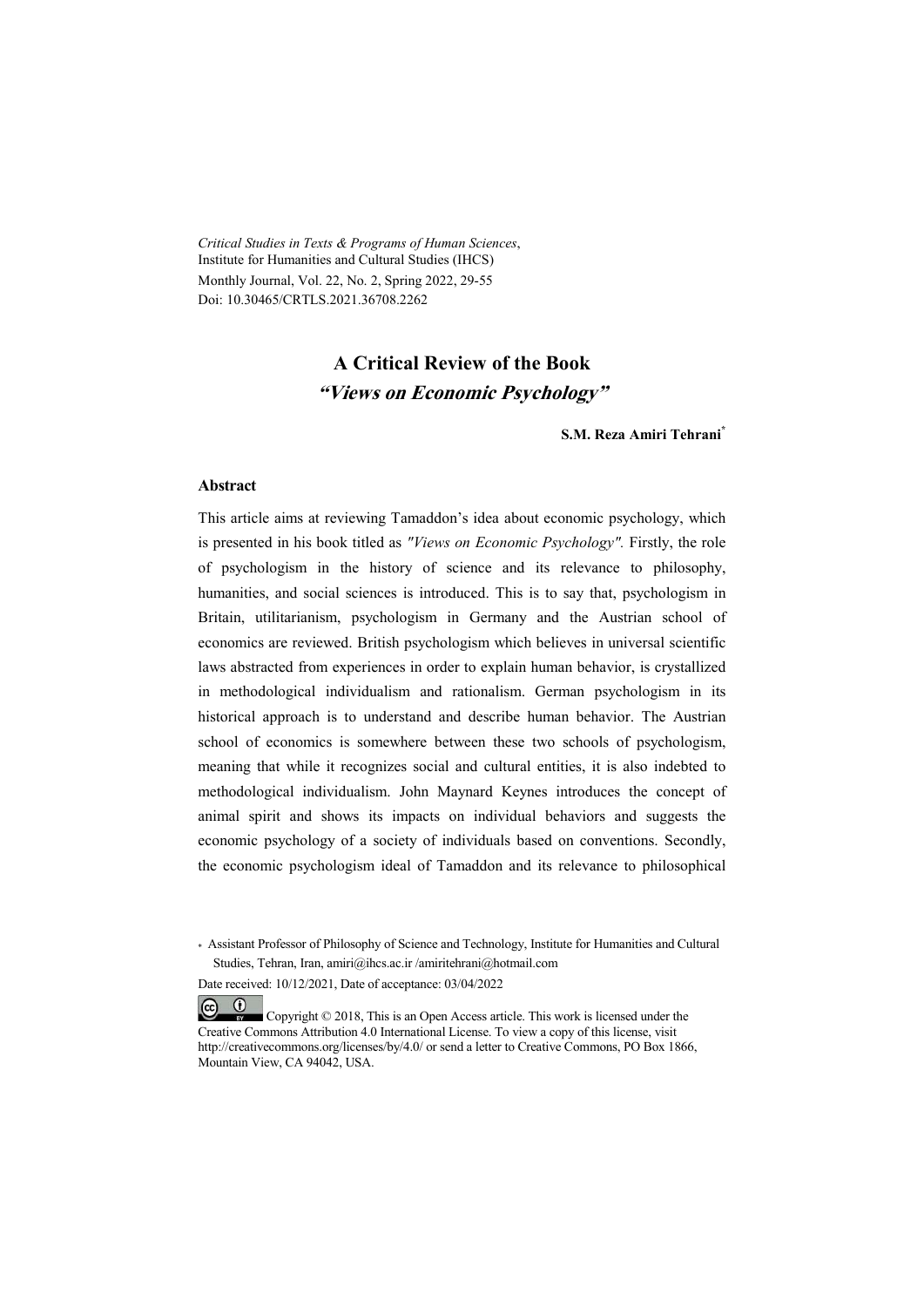and economic thoughts, especially to that of John Maynard Keynes' attitude is surveyed. This article is based on descriptive and analytical methodology.

Keywords: Psychologism in Britain, Psychologism in Germany, Methodological Individualism, Utilitarian Economics, Economic Psychology of Austrian School of economics, Economic Psychology of John Maynard Keynes.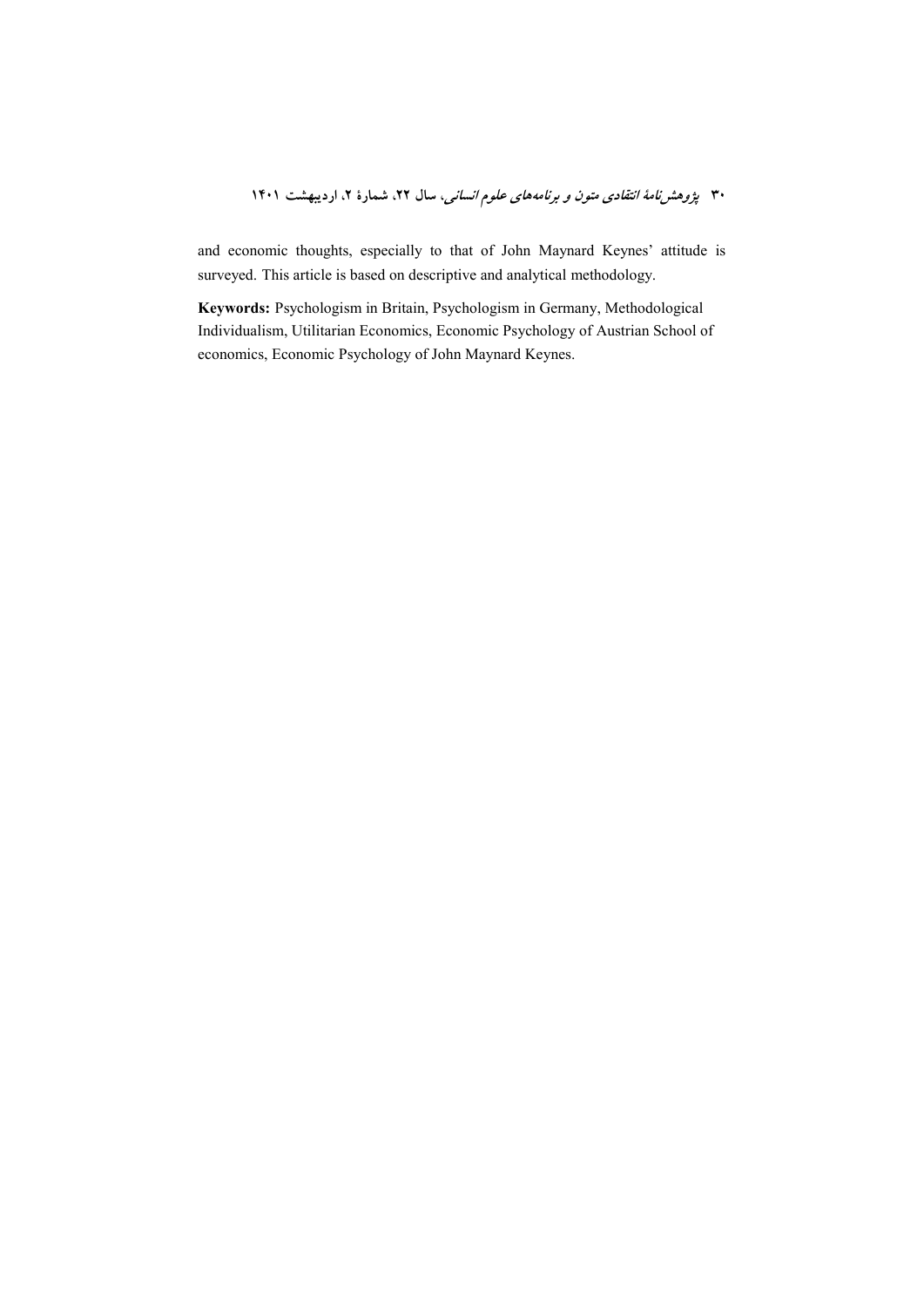*پژوهشنامهٔ انتقادی متون و برنامههای علوم انسانی،* پژوهشگاه علوم انسانی و مطالعات فرهنگی ماهنامهٔ علمی (مقالهٔ علمی ــ یژوهشی)، سال ۲۲، شمارهٔ ۲، اردیبهشت ۱۴۰۱، ۳۱ ـ ۵۵

# نقد كتاب نظری به روان شناسی اقتصادی

سید محمدرضا امیری طهرانی\*

#### جكيده

هـدف ايــن نوشــتار نقــد كتــاب *نظــري بــه روان شناســي اقتصـــادي* برگرفتــه از درســنامهٔ دکتر محمدحسین تمدن جهرمی است. در بخش مقاله نخست، تاریخچهٔ روانشناسی گرایـی در تاريخ علم مدرن و ارتباط آن با فلســفه و علــوم انســاني و اجتمــاعي بررســي مــي شــود. بدین منظور روانشناسی گرایی در بریتانیا، مطلوبیت گرایے ،، روانشناسے گرایے ، در آلمــان، مکتب اتریش و سرانجام دیدگاه جان مینارد کینز معرفـی مـیگـردد. روانشناسـیگرایـی در بریتانیا قائل به قوانین جهانشمولی بود که از تجربه انتزاع گردیــده و درصــدد توضــیح رفتــار فردي بود کـه بـا فردگرايـي روش شـناختي در هيئـت مطلوبيـتگرايـي و اصـل عقلانيـت .<br>ظاهر شد. اما روانشناسی گرایی در آلمان با رویکردی تــاریخی در یــی فهــم هرمنــوتیکی از رفتار انسان و توصیف آن بود. مکتب اتریش تلاش کرد که راه میانهای بییمایــد و بــا وجــود اذعان به اعیان فرهنگی و اجتماعی، همچنان در کمند فردگرایـی روششـناختی بـاقی مانـد. کینز با تأکید بر روحیات حیوانی در فرض رفتار عقلایی انســان تردیــد کــرد و روانشناســی جامعهٔ مبتنی بر عرف را پیش نهاد. در بخش دوم، ابتـدا ایـدهٔ روانشناسـی اقتصـادی تمـدن بررسي مي شود و سيس نسبت آن با انديشهٔ فيلسوفان و اقتصـاددانان پيشــين بــويژه ديــدگاه جان مینارد کینز ِ در این باره نقد و گزارش میگردد. این مقاله سراسـر از روش توصـیفی و تحليلي بھره مي جويد.

\* استادیار، فلسفهٔ علم و فناوری، عضو هیئت علمی، یژوهشگاه علوم انسانی و مطالعات فرهنگے، تھے ان، amiri@ihcs.ac.ir/amiritehrani@hotmail.com إيران،

تاريخ دريافت: ٩/١٩٠/٠٩/١٩، تاريخ يذيرش: ١٣٠١/٠١/١۴

Copyright © 2018, This is an Open Access article distributed under the terms of the Creative Commons Attribution 4.0 International, which permits others to download this work, share it with others and Adapt the material for any purpose.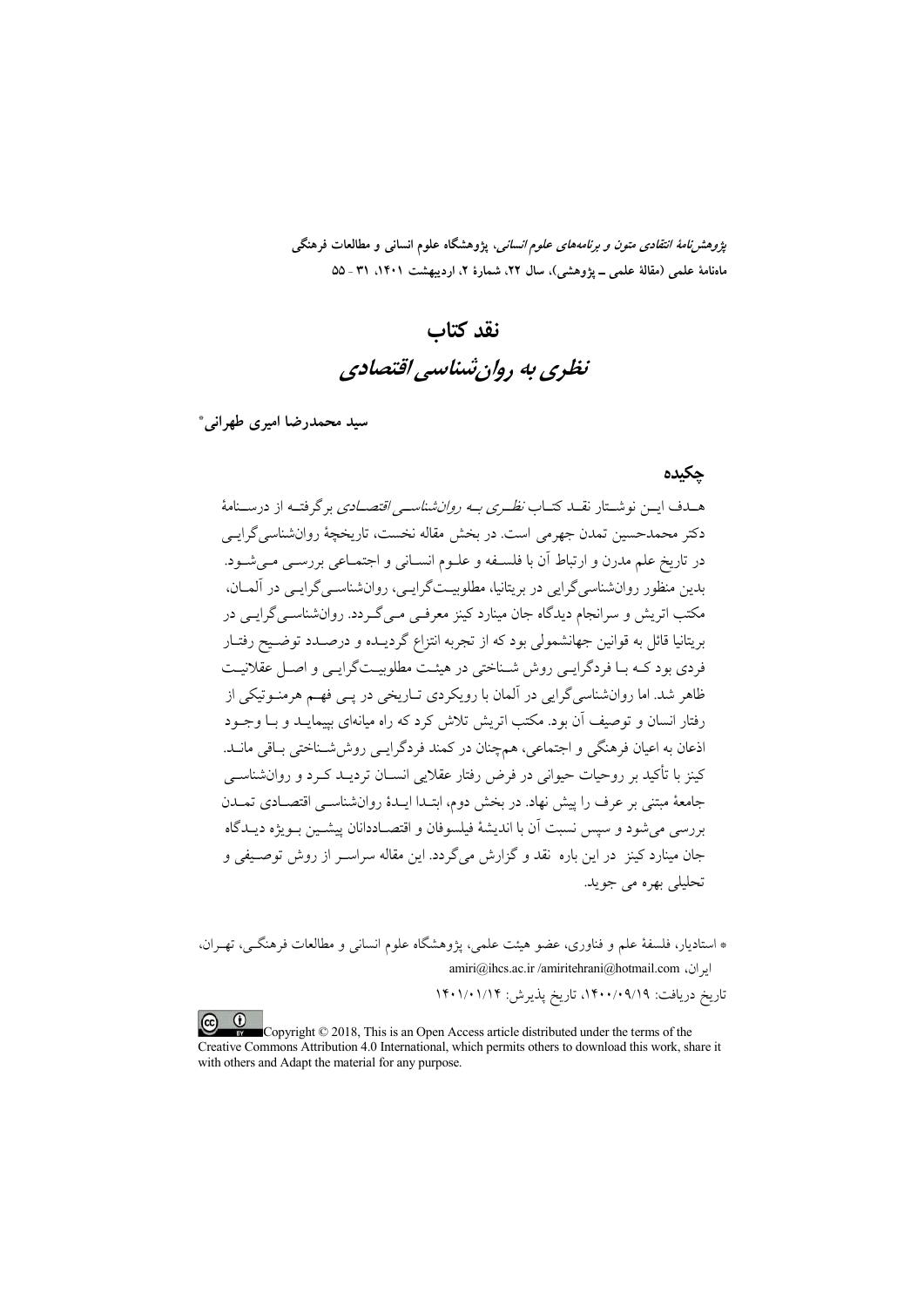**کلیــدواژههــا:** روانشناســي گرايــي در بريتانيــا، روانشناســي گرايــي در آلمــان، فردگرايــي روش شناختی، علم اقتصـاد مطلوبیـتگـرا، روانشناسـیگرایـی مکتـب اقتصـادی اتـریش، روان شناسی اقتصادی جان مینارد کینز.

### 1. مقدمه

قرن نوزدهم با اين ويژگي شناخته مي شود كه عهد رهـا شــدن علــوم انســاني متنــوع از قيــد فلسفه و طبقهبندی شدن آنها در شماری از نظام های علمی بـود کـه برسـر قلمـرو خـاص خود در نزاع بودند. بویژه، رابطهٔ روانشناسـی از یـک سـو بـا فلسـفه و از سـوی دیگـر بـا علوم انسانی، بسیار مـورد توجـه بـود، و بـهطـور نزدیـک بـا موضـوع فردگرایـی در برابـر جمع گرایی در هم تنیده بود. از آن جا که روانشناسی علم افراد انسان است، طبیعی است که فردگرایی روششناختی بـه شـکل یـک اسـتلزام یـا پیشـنهاد درآیـد مبنـی بـر ایــن کـه علوم انسانی باید بر روانشناسی مبتنی باشند. بدین ترتیب فردگرایسی بـه عنـوان یـک اصـل روششاختی یـا برنامـهٔ پـژوهش علمـی، نخسـتین بـار در قـرن نـوزدهم در روانشناسـی ظاهر شد (Udehn, 2001, 41).

دربارهٔ مفهوم روانشناسی گرایی(psychologism) توافق اندکی وجود دارد. در این جـا بــه معنای شکلی از فروکاهش (reductionism) (تقلیل) است یعنی ایــن کــه دیگــر نظریــههــا یــا نظام ها به اّن قابل تقلیلاند یا دست کم بطور شدیدی بــه نــوعی از روانشناســی وابســتهانــد (Udehn. 2001, 41-42)

روان شناسه گرایی به مثابهٔ رهیافتی به فلسفه و از آن جمله فلســفهٔ اجتمــاعی بــه قــدمت فردگرایی است. روانشناسی با عنایت به تنوع آن، نظریـهای دربـارهٔ وضـعیتهـای ذهنـی و رفتار موجودات بشري است. ذاتا همهٔ نظريه هاي فردگرايانه دربارهٔ جامعه، بـر ديـدگاه هـايي روانشناختی از طبیعت انسان استوار هستند. در عمل تنها یک دیدگاه دربارهٔ طبیعـت انســان، بر تاریخ فردگرایی سیطره داشته است: دیدگاهی که انسان را به عنـوان موجـودی عقلایـی و خودخواه معرفي مي كند. اين نظريه در واقع تركيبي از دو ديدگاه دربارهٔ طبيعت انسان است: ترکیب نگرش ارسطو دربارهٔ انسان به مثابهٔ حیــوان عقلایــی و لــذتگرایــی اییکــوری. ایــن ديدگاه دربارهٔ طبيعت انسان، مبناي روان شناختي نظريهٔ قرارداد اجتمـاعي بـود. ايــن ديــدگاه سرانجام تعدیل شد و انسان اقتصادی نام گرفت.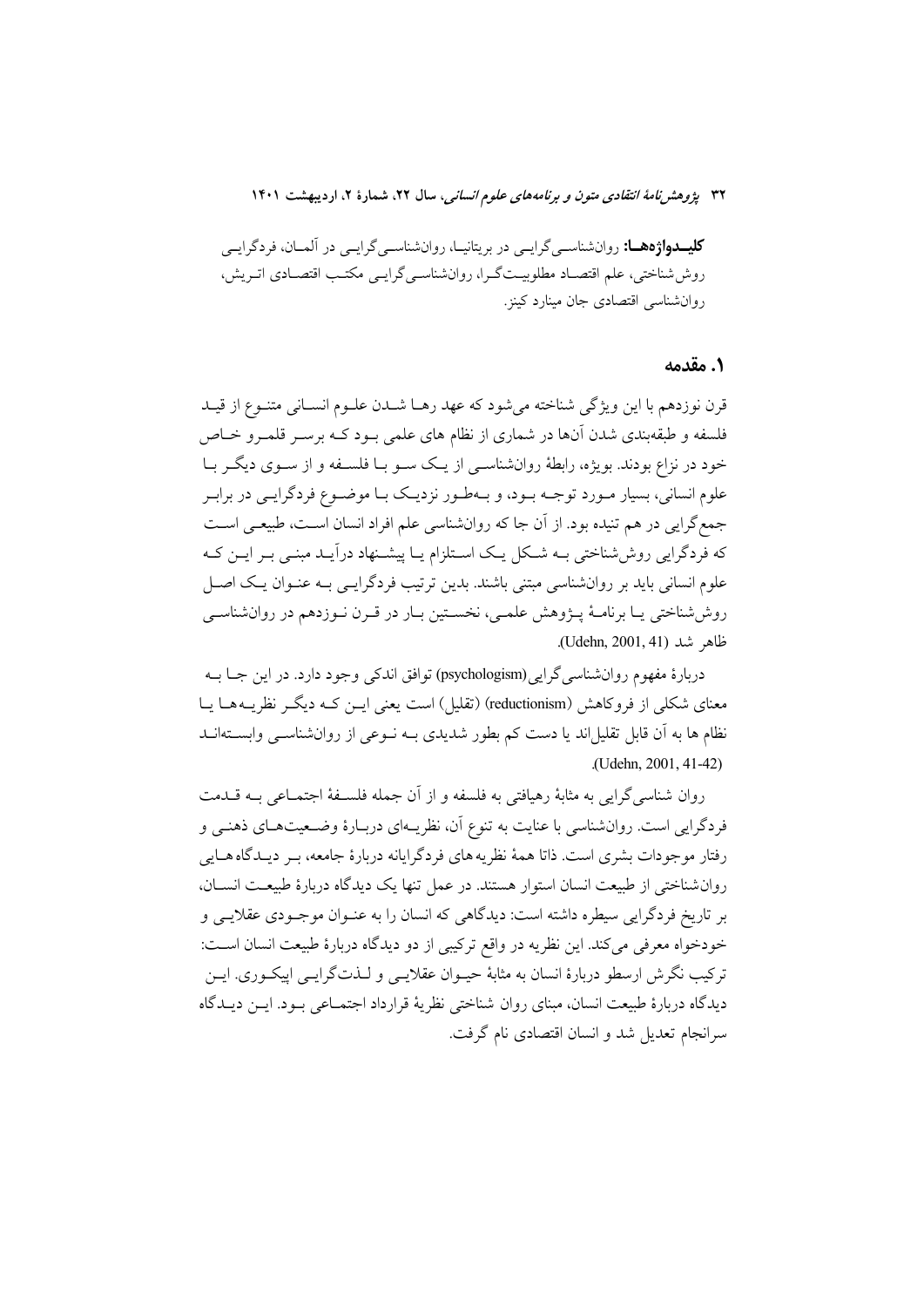نظریهٔ روانشناختی دیگری کـه از اهمیـت قابـل تـوجهی در تـاریخ اندیشـهٔ اجتمـاعی برخوردار است، باور دارد که عقایـد مـا از تـداعی ایـدههـا (association of ideas) نتيجه مي شوند. اين نظريه، باور غالب تجربهگرايان بريتانيـا و بــويژه بخــش مهمــي از نظريــهٔ معرفت دیوید هیوم را تشکیل میداد. مبسوط ترین نسخهٔ روان شناسی تـداعیگرایـی در اثـر جيمز ميل (James Mill) با عنوان *تحليل يديدههاي ذهن انسان* (١٨٢٩) آمده است.

اين دو نظريه روان شناختي يا دو ديدگاه دربارهٔ طبيعـت انســان، هــمچنــان مطــر ح|نــد و بخشی از تاریخ فردگرایی روش شناختی را تشکیل میدهند؛ اولی بخشـی از علـم اقتصـاد و سرانجام نظريهٔ انتخاب عقلايـي در همـهٔ علـوم اجتمـاعي شـده اسـت؛ و دومـي بخشـي از روان شناسی گرایی جان استوارت میــل (John Stuart Mill)، جــان مینــارد کینــز و طلایـــهداران روان شناسی رفتارگرا و اقتصاد رفتاری است (Udehn, 2001, 42).

روانشناسیگرایی در این جا عمدتا به مثابهٔ اَموزهای مطـرح مـیشـود کـه معتقــد اســت مبانی علوم اجتماعی را باید در روانشناسـی پیـداکرد. ایـن نسـخه از روانشناسـی گرایـی را می توان بـه مثابـهٔ نخسـتین شـكل از اصـول فردگرایـی روش شـناختی در علـوم اجتمـاعی بهشمار آورد. مبدأ این نوع فردگرایی روش شناختی بریتانیا بود و نخستین علم اجتمـاعی کـه مقهور أن شد، علم اقتصاد. در نیمهٔ دوم قرن نـوزدهم، مرکـز روان شناسـی گرایـی بــه اَلمــان منتقل شد، که سرانجام آثار خود را بر علوم انسانی و اجتماعی برجای گذاشت.

ایدهای که در این نوشتار درصدد نقـد آن هسـتیم انعکـاس روانشناسـیگرایـی در علـم اقتصـاد از ديـدگاه دكتـر محمدحسـين تمـدن جهرمـي اسـت كـه بـراي نخسـتينبـار در مبحث چهارم كتاب *گفتارهايي در زمينههاي روش علوم، اقتصاد، حقـوق عمـومي و فلسـفه* طبیعت (۱۳۹۹) با عنوان روانشناسی اقتصادی و سپس در کتابی با همین عنـوان برگرفتـه از درس(نامهٔ ایشان در نیمهٔ دوم دههٔ ۱۳۴۰ به چاپ رسیده است (۱۴۰۰).

کتاب نظری به روانشناسی اقتصـادی بــه اهتمــام ابوالفضــل پاســبانی صــومعه، از ســوی انتشارات صومعه باقی در ۱۴۵ صفحه و قطع رقعـی انتشـاریافته اسـت. کتـاب شـامل یـک پیش گفتار و ۶ فصل است که فصل اول کلیات و فصل آخر پیوستها را دربردارد. عنـوان ۴ فصل اصلی کتاب چنین است؛ نکاتی از تاریخ روانشناسی اقتصـادی، مکاتـب و روش۱حای جدید در روانشناسی اقتصادی، رفتار دربارهٔ مصرف، رفتار دربارهٔ پسانداز و خــرج. ایــده و ایستار تمدن دربارهٔ روانشناسی اقتصادی در فصل دوم و سوم آمده اسـت کــه پــیش از ایــن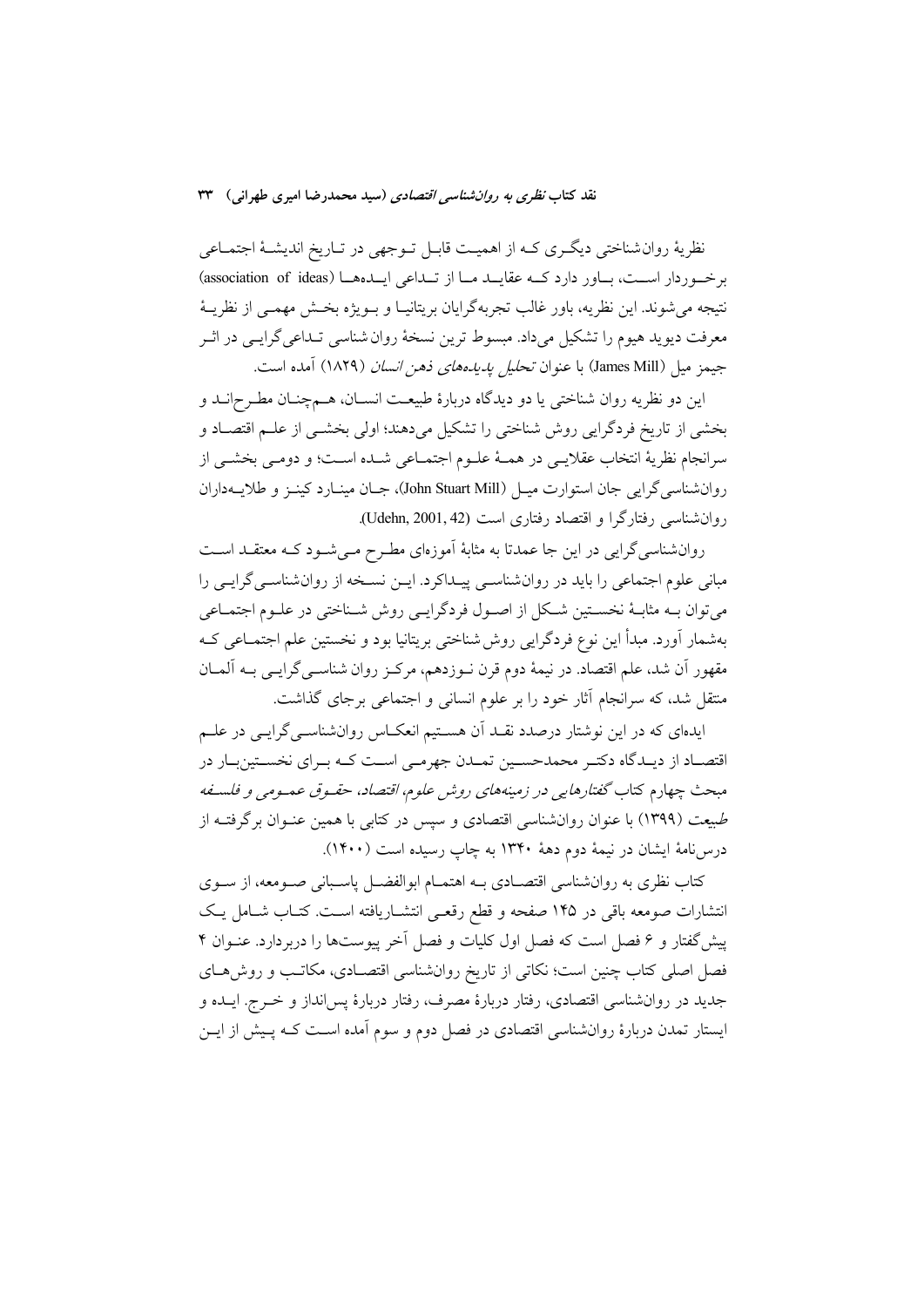نیز در کتاب *گفتارهای (*۱۳۹۹) او چاپ شده بود. در واقع افزودهٔ این کتــاب تنهــا دو فصــل دربارهٔ رفتار مصرفکننده و پس اندازکننده است.

نقطهٔ قوت کتاب از نظر شکلی طرح جلد آن است که با طیف رنگی مشکی تـا اخرایــی و طرحی نمادین از سر انسان با چرخدندههایی در جایگاه مغز آن، بـر آن اسـت کـه مفهـوم ایدهٔ روانشناسی اقتصادی را تداعی کند. اما به نظر میرسـد کـه ایــن طـرح بـیش از آن کــه نشانی از روانشناسی اقتصادی باشد، ناظر به روانشناسی صـنعتی اسـت. البتـه منحنـی۱هـا و نمودارهاي ستوني در جـدول يـس(مينــهٔ جلــد تــا حــدودي مفهــوم اقتصــاد را مــي(ســاند. صفحهآرايي كتاب چنگي بهدل نمي;ند. حاشيهٔ نسبتا زيـاد صـفحههـا، فاصـلهٔ بـيش از حـد سطرها، اندازهٔ بزرگتر حروف و استفاده از قلم ترافیک بـرای زیرعنـوان فصـلهـا از جاذبـهٔ گرافیکی کتاب کاسته است. افزون بر ایــن، فهرسـت بــه خــوبی تنظـیم نشــده اســت. بــرای بازشناسی زیرفصلها گـاهی از حـروف ابجـد و گـاهی از ارقـام اسـتفاده شـده اسـت کـه زیبنده بود یکدست شود. همین شیوه در ذیل زیرفصل هـا نیـز تکـرار شـده کـه طبقـهبنـدی رقومي شايستهتر است.

درسنامهٔ روانشناسی اقتصادی گرچه به شکل کتــاب تجدیــد چــاپ شــده اســت، امــا کارکرد کتاب را ندارد. چون از انسـجام لازم برخـوردار نیسـت و بـاوجوداین کـه موضـوع روانشناسی در هر ۴ فصل کتاب مشترک است، اما ارتباطی تحلیلی میان آنها وجـود نــدارد. مباحــث بــه طــور پراکنــده بررســـي شــده و از پيوســتگي در ســـير انديشـــهٔ اقتصـــادي برخوردار نيست. عدم انسجام مطالب و گسستگي مباحث در فقدان هرگونــه نتيجــهگيــري و حتی جمع بندی در کتاب نمایان است. مقتضی بود کـه در پـاورقی هـای فربـه و پرمایــه بـه جیران این کاستیها اهتمام میشد.

باتوجه به کاستههای یادشده، حـال بـرای نشـاندادن جایگـاه موضـوع روانشناســی اقتصادی، تاریخچهٔ روانشناسیگرایی در سیر اندیشهٔ فلسفی و اجتمـاعی بررسـی و نسـبت دیدگاه تمدن نسبت به مکاتب روانشناسی اقتصادی نقد می شود.

# ٢. روان شناسي گرايي در بريتانيا

در قرن نوزدهم، روان شناسی در بریتانیـا در مرکـز مناقشـات علمـی قرارداشـت، هــم میـان اخلاقدانان و هم ميان دانشمندان علـوم اجتمـاعي. غالـب فيلسـوفان اجتمـاعي بريتانيـا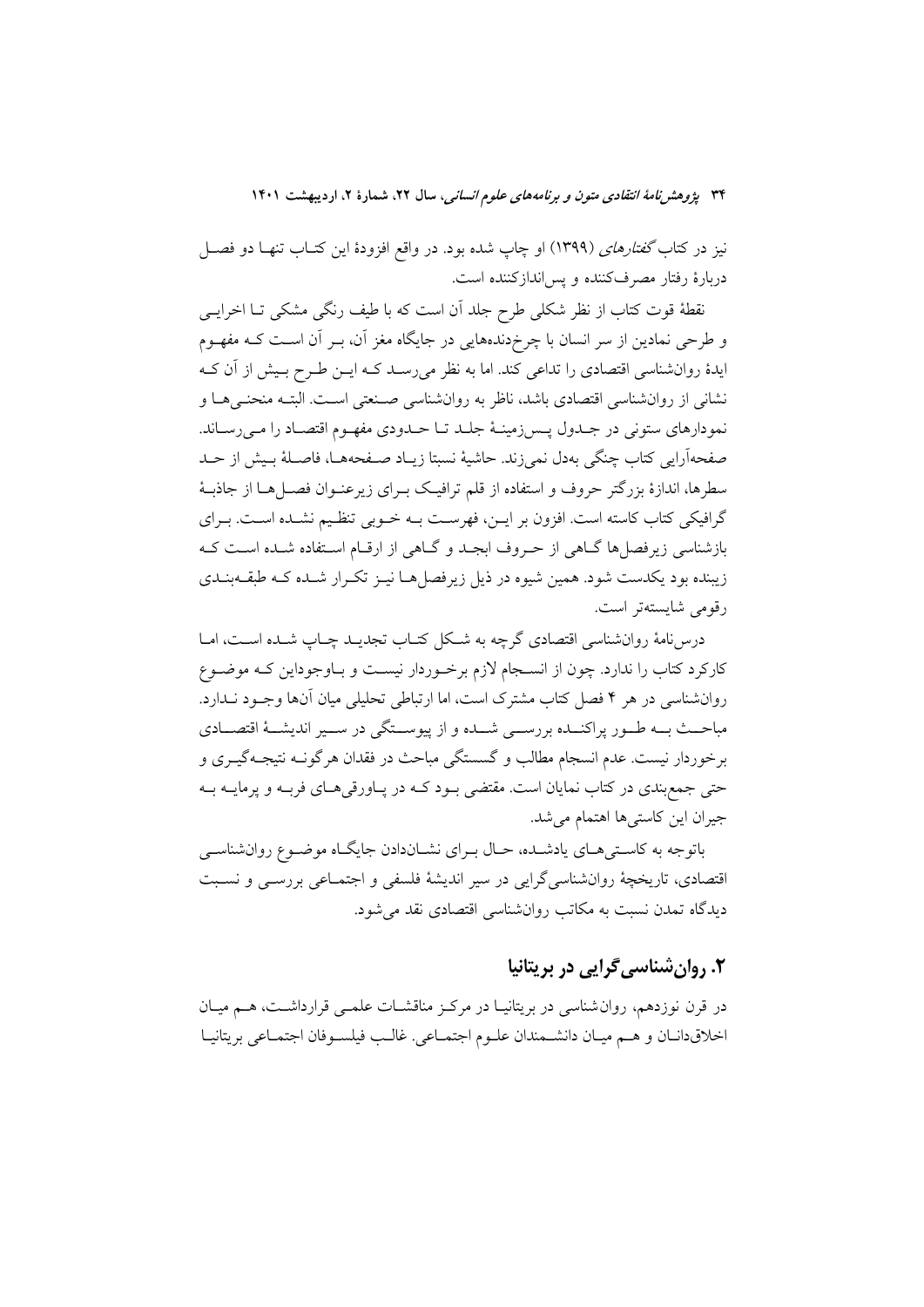معتقد بودند که یک طبیعت انسانی جهانشمول، ثابت و فرازمـانی و فرامکـانی وجـود دارد. مسئله تنها ييدا كردن اين طبيعت جهانشمول انسان بود.

۱.۲ جان استوارت میل

از جان استوارت ميل غالبا به عنوان نمايندهٔ روانشناسي گرايي در فلسـفه و علـوم اجتمـاعي یاد می شود. بنابر دیدگاه او قـوانین اجتمـاعی مـی تواننـد یـا بایـد بـه قـوانین روانشـناختی تقلیل پابند. میل به عنوان یک فیلسوف، عمیقا در سنت تجربهگـرای بریتانیـا ریشــه داشــت. میل مانند لاک، برکلی و هیوم معتقد بود که معرفت غیر بـدیهی بـر اسـتقرای تجربـهٔ حســی استوار است. او همچون تمام تجربهگرایـان، واقـع گرایـبی مفهـومی (conceptual realism) را رد می کرد. او همراه با لاک وجود ایدههـای انتزاعـی (abstract ideas) را مـیپـذیرفت کـه از این رو می توان او را یک مفهومگرا (conceptualist) نامید. او مدافع روان شناسی تداعی گرایسی (associationist psychology) بود و سه نـوع قـانون را در علـوم اجتمـاعي بازشناسـي كـرد: (۱) قوانین ذهن، (۲) قوانین شکل گیری شخصیت، و (۳) قوانین جامعه.

قوانین ذهن بطور قطع روان شناختی هستند و به علم روان شناسی تعلق دارند. عمدهتـرین مثال چنین قوانینی، قوانین تداعیگرایی است که توسط جیمز میل معرفی شد. از آن جـا کــه هيچ ايدة فطري وجود ندارد، همهٔ باورها نتيجهٔ تداعي ايـدههـا هسـتند ( Mill, 1974, 849-60 see Udehn, 2001, 45). قوانين شكل گيـري شخصـيت بـه علـم عـادتشناسـي (ethology) تعلق دارد کـه نــواَوري شــخص ميــل در علــوم اجتمــاعي تلقــي مــيشــود. مــادهٔ موضــوع عادتشناسي، راهي اسـت كـه از طريــق اَن موجــودات انســاني جامعــه پــذير مــيشــوند و اَموزش می بینند تا به یک عضو جامعه تبدیل شوند. قوانین شکل گیــری شخصــیت، قــوانینی اشتقاقی هستند که به قوانین ذهن و محیطهای مشخص بستگی دارنـد -Udehn, 2001, 45)  $.46$ 

و نهايتا قوانين جامعه را مي توان به قــوانين معيــت (هـــمبــودي) (coexistence) و قــوانين توالي (succession) تقسيم كرد. مسئلة عمدة علوم اجتماعي، يافتن قوانيني است كه براسـاس اّنها هر وضعیت جامعــه وضـعیتی را تولیــد مــی کنــد کــه در یــی اَن مــی اَیــد و جــای اَن را مي گيرد. طبق نظر ميل همه قوانين مربوط به وضعيت هاي اجتماعي بايد بـه زبـان قــوانين روان شناختي توضيح داده شوند (Udehn, 2001, 46). طبق نظـر ميـل قـوانين اجتمـاعي فقـط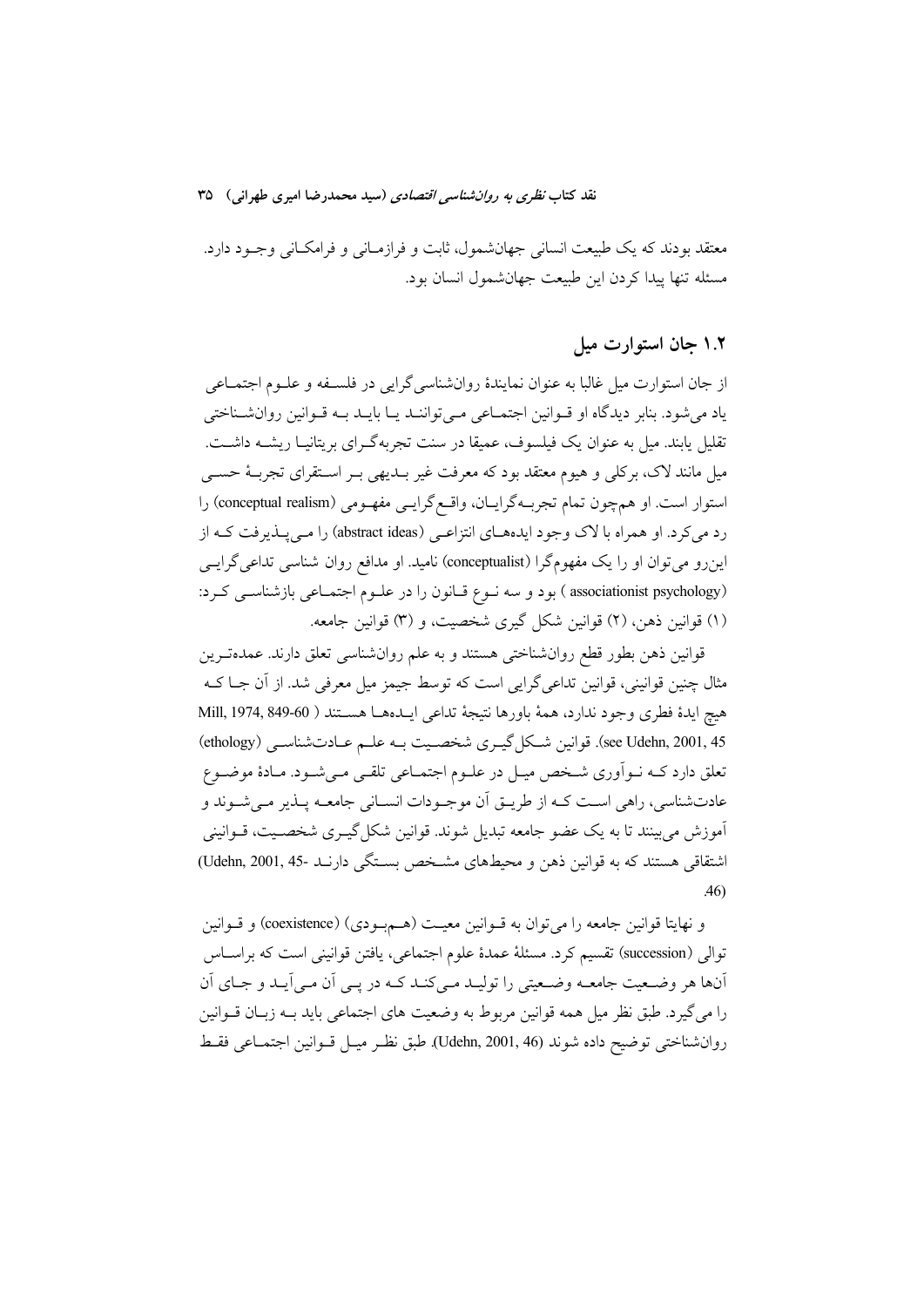قوانين يا تعميمهاي تجربي هستند. بدين ترتيب أنهـا بايــد بواسـطهٔ قــوانين علــي ذهــن يــا شکل گیری شخصیت که نهایتا به آنها وابسته اند، توضیح داده شوند. از این رو همـهٔ قــوانین على در علوم اجتماعي، قوانيني روان شناختي دربارة طبيعت انسان هستند. بطور دقيق تـر ايـن بیـان، یـک توجیـه متـافیزیکی یـا هسـتی شـناختی بـرای فردگرایـی روششـناختی اسـت (Udehn. 2001, 48)

فلسفهٔ علوم اجتماعی میل، تأثیر شگرفی بر علوم انسانی اولیه بــه جــای گذاشــت. حتــی آنانی که با دیدگاههای او اشتراک نداشتند، مانند ویلهـم دیلتـای (Wilhelm Dilthey)، دیـدگاه خاص خود را در تقابل با اثبات گرایی میل و کنت توسعه دادند. علمای مکتب اتـریش آثـار میل را مطالعه کردند و احتمالا تا حدودی از روان شناسی گرایی او تأثیر یذیرفتند. هــم چنــین میتوان همانندیهایی میان روانشناسیگرایی میل، علم اقتصاد مطلوبیتگرا و جستوجـوی مبانی خرد (microfoundations) که اخیرا توسط بسیاری از روان شناسان توسعه یافتـه اسـت، يىدا كى د (Udehn, 2001, 49).

### ٢.٢ علم اقتصاد مطلوبيت گرا

علم اقتصاد بطور مشخص از سال ۱۸۷۱ فردگرا شد کـه اسـتنلي جــونز (Stanley Jevons) و كارل منكر (Carl Menger) انقلاب نهايي گرايسي را همراه بـا لئـون والـراس (Leon Walras) (١٨٧۴) بپاکردند. ايدهٔ علم اقتصاد متحول شده اين بـود کـه تصـميم هـاي اقتصـادي دربـارهٔ اینکه چه چیزی خریداری شود، نه به مطلوبیت کـل بلکـه بـه مطلوبیـت نهـایی آن بـرای مصرف کننده بستگی دارد. بخش مهـم ایـن انقـلاب انتقـال از یـک تئـوری ارزش عینـی (Objective theory of value) به یک تئوری ارزش ذهنی (subjective) بود. پیامد ایسن انتقال، تغییر جهت تئوری اقتصادی از نگرانی دربارهٔ مسائل تولیـد و توزیــع بــه ســوی دل.مشــغولی منحصر بفرد به مصرف بـود. همـهٔ پديـده هـاي بـازار در اَخـرين لحظـه بـه عنـوان نتيجـهٔ ارزش گذاري ذهني و روان شناختي مصرفكننـده و انتخـاب كالاهـا توضـيح داده مـي شـود .(Udehn, 2001, 40-50)

جونز اولین کسی بود که علم اقتصاد را بر بنیاد مطلوبیت گرایی بنا کرد و نظریــهٔ خــود را به مثابهٔ مکانیک مطلوبیت و نفع شخصی توصیف کرد. او مطلوبیتگرایی را از بنتـام گرفـت ولي آن را از يک نظريۀ اخلاقي به يک نظريۀ توضيحي دربارۀ رفتار انساني تبديل کرد.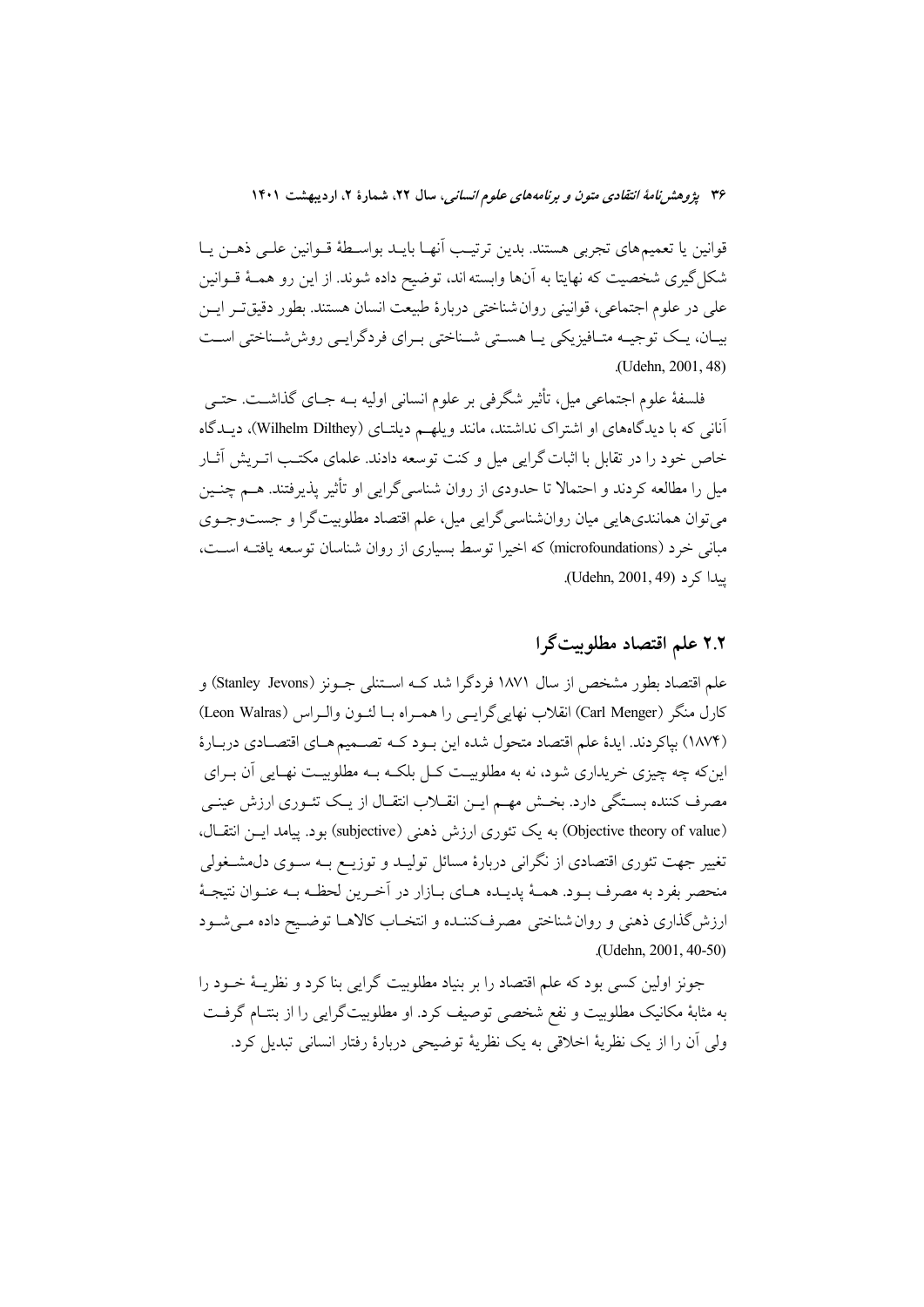اج ورث (Francis Y. Edgeworth) كــار جـــونز را در تبيـــين اصـــل خشـــنودى بنتـــام دنبال می کند، ولی دو نسخهٔ متفاوت از ایــن اصــل را بازشناســی مــی کنــد: یکــی اخلاقــی و دیگری اقتصادی. او اولی را مطلوبیتگرا و دومی را خودگرایانــه (egoistic) نامیــد. بــه نظــر اج ورث، قلمــرو علــم قتصــاد بــه حــداكثر ســازي مطلوبيــت ناشــي از نفــع شخصــي محدود میشود. در جملهای مشهور میگوید که نخستین اصل علـم اقتصـاد ایــن اسـت کــه هر عاملي تنها با نفع شخصي انگيزهمند مي شود (Edgeworth, 1967:16 See Udehn, 2001).

ســيج ويـــك (Henry Sidgwick) نظــر متفـــاوتي داشـــت. او از لـــذتگرايـــي عـــام (universal hedonism) یا مطلوبیتگرایی به مثابهٔ یک نظریـهٔ اخلاقـی دفـاع مـیکـرد، ولـی برخلاف اجورث لذت گرايي خودگرايانه را نمي يذيرفت. هسـتۀ اخــلاق و اَداب متعــارف را خيرخواهي مي دانست و انگيــزهٔ اقتصــادي را بــه نفــع شخصــي محــدود نمــي كــرد. گرچــه ممكن است از نفع شخصي بـه عنـوان يـك فـرض سـادهسـاز بـراي اهـداف علـم اقتصـاد استفاده شود، اما سیجویک حتی این استفاده از لذتگرایی روانشـناختی را نیـز رد مـیکـرد. (Udehn, 2001, 52)

فيليپ ويكستيد (Wicksteed) كمتر به مطلوبيت گرايي متعهد بود، و از برخي جهت ها بـه مکتب اتریش نزدیکتر از نهاییگرایی بریتانیا بود. او از ایدهٔ انســان اقتصــادی انتقــاد داشــت كه قائل است انسان بر اساس يك انگيزهٔ اقتصادي خاص كنش مي كند. علـم اقتصـاد اصـولا بر پایهٔ فرض انگیزهٔ خاص بنا نشـده اسـت، بلکـه بـر اسـاس رابطـهٔ اقتصـادی مشـخص و غیرشخصی استوار است که نا-دیگرگرایی (non-tuism) نامیده میشـود. بـرای اهـداف علـم اقتصاد هیچ نیازی نیست که فرض کنیم افراد درپی نفع شخصی هستند. آنان ممکن است بــه خوبی از روی نوع دوستی و خیرخواهی عمـل کننـد. ویکسـتید البتـه مـیدانـد کـه روابـط اقتصادی در روابط اجتماعی از انواع مختلف نهفته است، امـا بـرای اهــداف علــم اقتصــاد از فرض سادهساز روابط اقتصادى منعـزل دفـاع مـىكنـد ( Wicksteed, 1933:174 See Udehn,  $(2001$ 

تأکید ویکستید بر روابط اقتصادی و اجتماعی و به طـور کلـی روابـط فـردی بــه جــای انگیزه بـا دیـدگاه مکتـب آلمـان سـازگارتر از مکتـب مطلوبیـتگرایـبی اسـت. آمـوزههـای محدودنکردن انگیزه های روانی به نفع شخصی، پرهیز از تعیین ماهیت انگیزه های اقتصــادی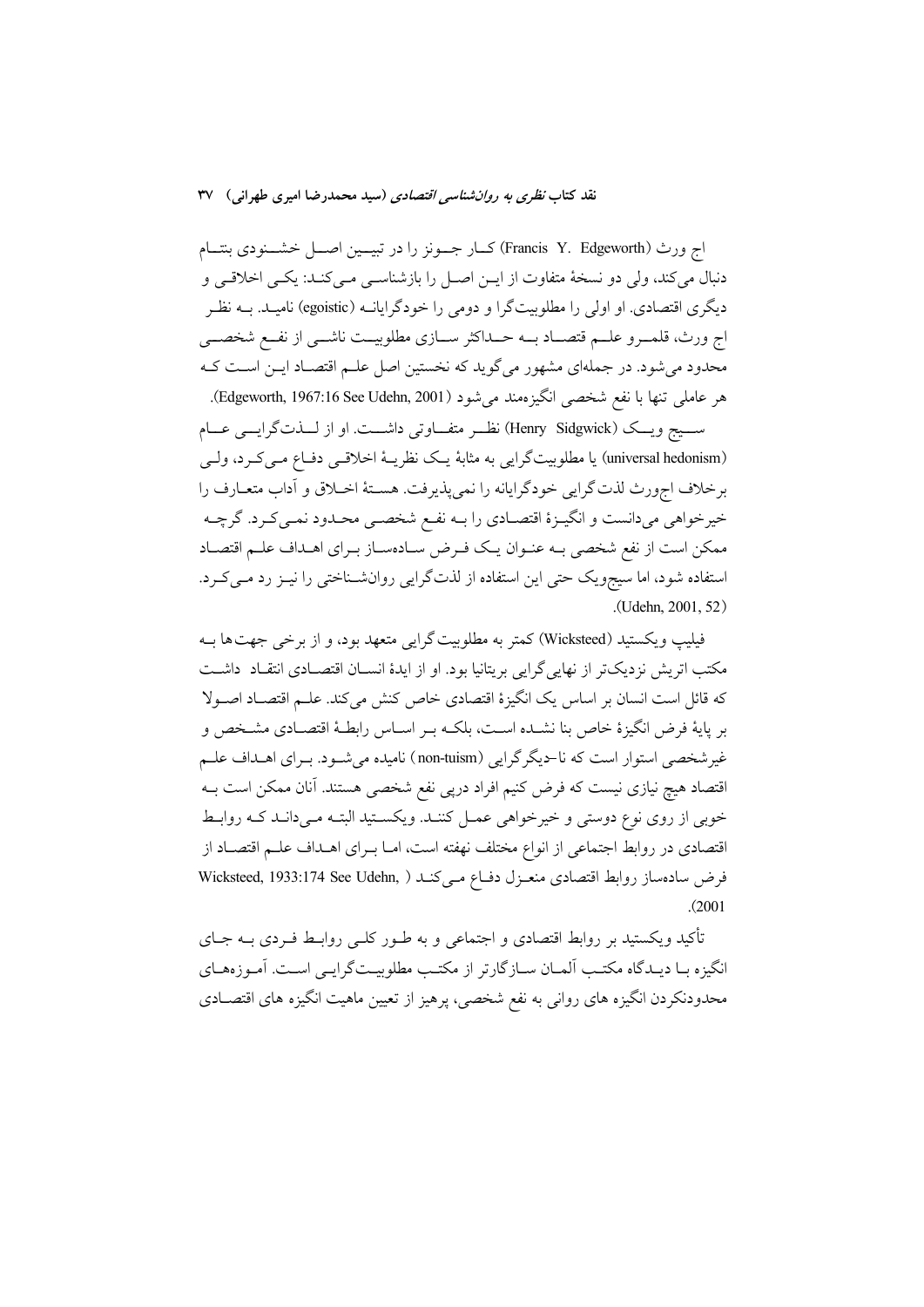و تأکید بر ذهنی بودن و روانشناختی بودن اَنها، همچنین پذیرش پیچیدگی روابـط انســانی فراتر از آموزههای مکتب بریتانیا است و به مواضع مکتب آلمان گرایش دارد.

ویکستید همچون جان نویل کینز استدلال میکند که علم اقتصاد، اصول روان شــناخت<sub>ی</sub> را به عنوان نقطهٔ شروع خود برمیگزیند نه این که آنها را موضوع تحقیقات خــود قــرار دهــد. اما قوانين علم اقتصاد سرانجام روان شناختي هستند و ممكن است استدلال شود كـه اقتصـاد سیاسی بطرزی گسترده و رایج روان شناسی کاربردی است، از این رو اقتصاددان باید از آغــاز تا انجام بداند که با پدیده های روان شناختی سروکار دارد و در این مسیر بایـد بـا ملاحظـات روان شناختی راهنمایی شود (Wicksteed, 1933:766-7 174 See Udehn, 2001). ایس رویکرد به دیدگاه دیلتای شباهت دارد که روانشناسی را شالودهٔ علوم انسانی میداند.

الفرد مارشال کمتر از دیگر اقتصاددانان نئوکلاسیک به درگیــر شــدن در انتــزاع و تجریــد تمایل داشت و تأکید می کرد که علم اقتصاد با مردان و زنان واقعی به عنوان اعضــای جامعــه سروکار دارد و نه با انسان اقتصادی انتزاعی که در انزوای پر زرق و برق خود بسـر مـیبـرد (Marshall, 1920:12-23 174 See Udehn, 2001). مارشــال بسيش از ديگــر اقتصــاددانان نئوكلاسيك به مكتب اقتصاد تاريخي آلمان و جامعه شناسي اظهار علاقه كرد و سـعي نمــود از برخی ایده های آن استفاده کند. یک نشانهٔ آشکار نفوذ این مکتب ایـن اسـت کـه مارشـال ديدگاه ارتدوكس درباره طبيعت ثابت انسان را رد كرد ( Marshall, 1920:3ff, 622, 630f 174 See Udehn, 2001). نشانهٔ دیگر این است که مارشـال نظریــهٔ خـود را کــل گــرا (holistic) یــا انداموارانگار (organicist) و نه فردگرایانــه مــی پنداشــت ( Marshall, 1920: 20f, 637 174 See Udehn, 2001). نگاه مارشال و جان مینارد کینز به جامعه به عنوان انــدامواره و ایــن کــه علــم اقتصاد با رفتار مردان و زنان واقعی و نه انسان اقتصادی انتزاعی سـروکار داد، بسـيار بــه هــم نزدیک است. چه بسا این اشتراک نظر در اندامورگی جامعه ریشه در اندیشهٔ منگـر و مکتـب اتریش در این باره داشته باشد.

رابطهٔ علم اقتصاد و روان شناسی همیشـه محـل نـزاع بـوده اسـت. در حـالی کـه غالـب اقتصاددانان انکار میکنند که علم اقتصاد چیزی از روان شناسی میآمـوزد، امـا مخالفـان نظـر دیگری دارنـد. پـودن معتقـد اسـت کـه مـی تـوان میـان نسـخههـای تنـکمایـه و پرمایـهٔ روانشناسی گرایی فرق گذاشت. روان شناسی گرایی تنکمایه، حداقلی است و از فـرض هـای بسیار سادهٔ روان شناختی سود می جوید، مانند انســان اقتصــادی. روان شناســی گرایــی پرمایــه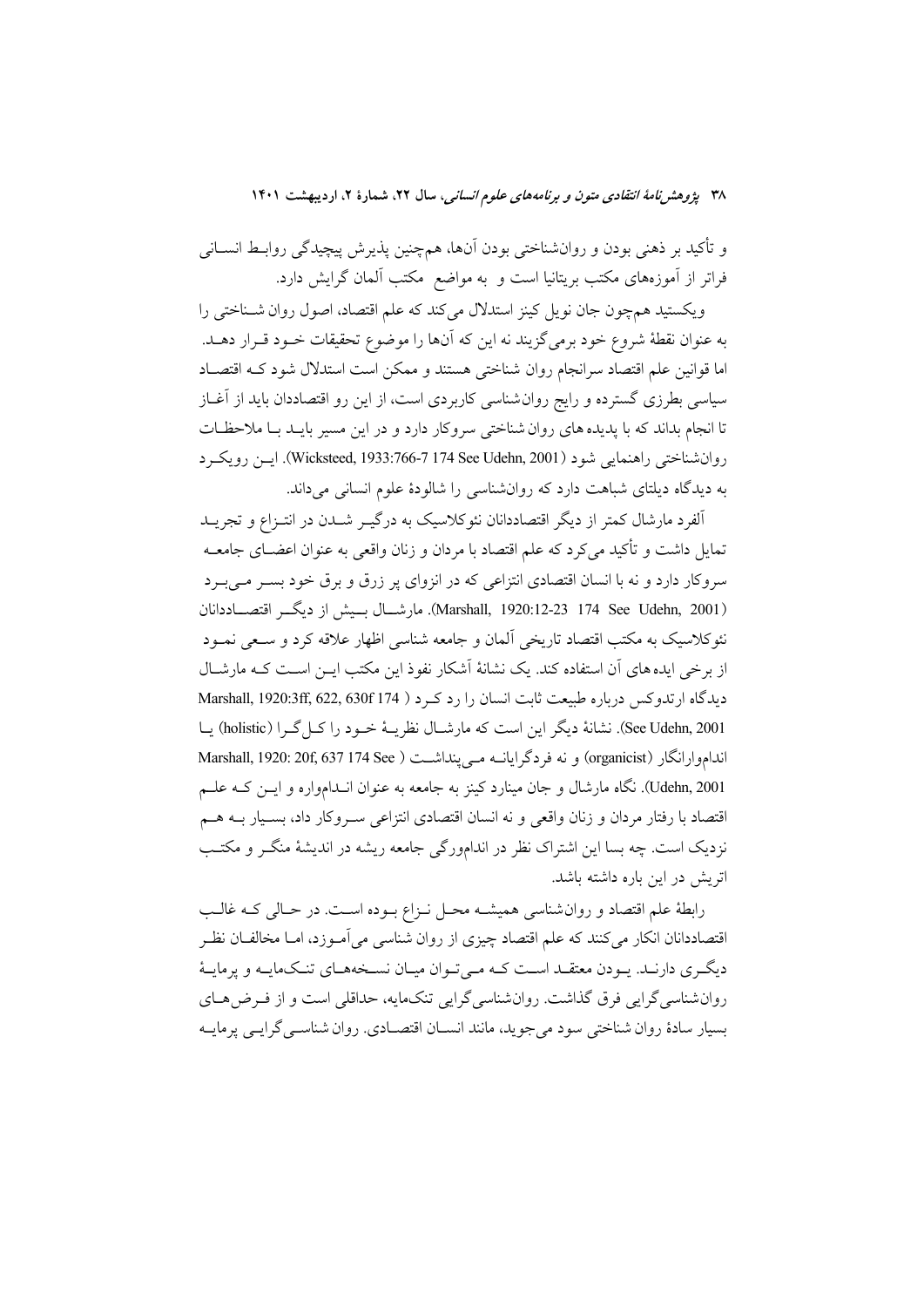ازسوی دیگر، از دانش تفصیلی دربارهٔ انگیزه ها و دلایل موجودات بشری بهره میبـرد. یـک منبع مهم این دانــش پیچیــده قطعــا علــم روان شناســی اســت کــه در آلمــان بــه مثابــهٔ بنیــاد علوم انساني و اجتماعي معرفي شد. (Udehn, 2001, 57-58).

# ۰۳ روان شناسی گرایی در آلمان

در قرن نوزدهم، تفكر دربارهٔ فرد و جامعه در آلمان زير سلطهٔ تاريخي گرايي بود. شــايد ايــن امر تناقض گونه باشد که علم روان شناسی نخستین بار در چنین زمینهٔ فکری پدیدار شــود، و شکل یک علم طبیعی و نه انسانی بخود بگیرد. البته این کار بدون نـزاع اتفـاق نیافتـاد. علــم طبیعی و تجربی روان شناسی از ابتدا با مقاومت شدیدی روبرو شد، و سرانجام شکافی میـان روان شناسی تجربـی و توضـیحی از یـک سـو، و روان شناسـی پدیدارشـناختی و توصـیفی ازسوی دیگر بوجود آمد. روان شناسی پدیدارشناختی به مثابهٔ بنیادی تلقی میشـود کــه همــهٔ علوم انساني بر أن استوار است ( Udehn, 2001: 58).

نخستین اثر در این زمینه از آن ویلهم وونت بــود. او در مرحلــه نخســت کــار خــود، در موضوع های مربوط بـه منطـق و علـوم انسـانی پیـرو جـان اسـتوارت میـل و روانشناســی تـداعي گــراي جيمــز بــود. وونــت معتقــد اســت كــه روانشناســي فــردي مبنــاي همــهٔ علوم انساني است ( Wundt,: 1883: 572 See Udehn, 2001 ). علـوم انسـاني از امـور واقعـي منفـرد، نـوعي، و طبيعـي بهـره مـيبـرد، امـا بـراي توضـيح آنهـا از قـوانين روانشـناختي استفاده مي كند، به اين دليل كه تنها قوانين روان شناختي، على هستند. وونت هــمچــون ســاير دانشـمندان المـاني كمتـر تحـت تـأثير دسـتاوردهاي علـم اقتصـاد انتزاعـي- اسـتنتاجي قرار می گیرد، و برای هرمنوتیک و فن تفسیر در علوم انسانی اهمیت قائـل اسـت ( ۱:۶۱20 ,Udehn). وونت موضعی میانه داشت و در واقع همچون پلی میان مکتب روان شناسی گرایسی بریتانیا و آلمان عمل کرد. در حالی که در روانشناسیگرایی فردی با مکتب بریتانیا موضعی مشابه داشت، در علم انتزاعی استنتاجی با آن اختلاف نظر داشت.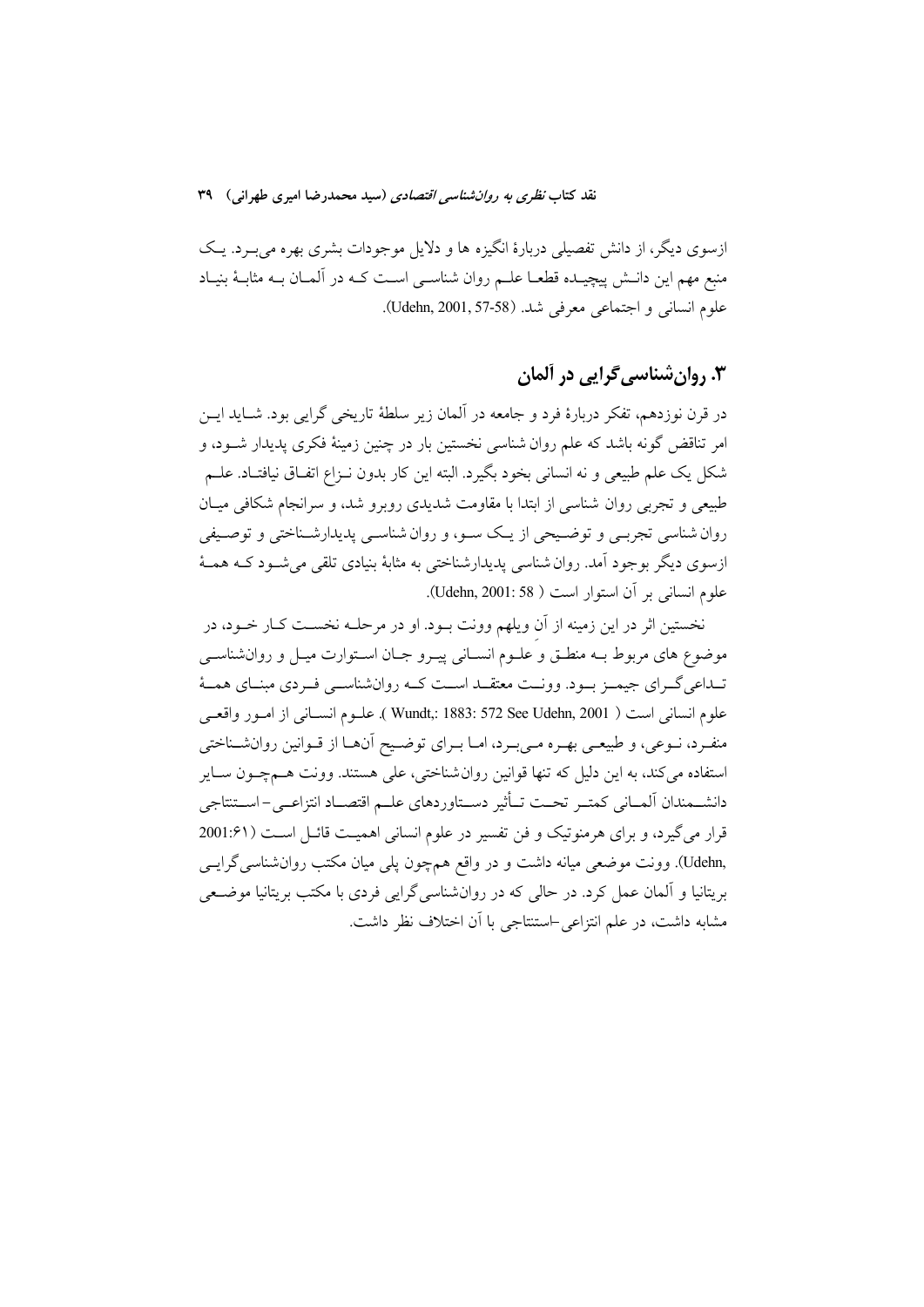### ۱.۳ ویلهم دیلتای

روان شناسی جدید با مقاومتهایی از سوی تاریخدانان و علمـای اجتمـاعی و بـیش از همـه فیلسوفان روبرو شد. متعارفترین واکـنش از سـوی فیلسـوفان، انکـار هـر گونـه وابسـتگی فلسفه به روان شناسي يا هر شاخهٔ علمي ديگر بود. برخي از فيلسوفان به هر حـال وابسـتگي فلسفه به روان شناسی را پذیرفتند، اما نه به روان شناسی تجربی. نمونهٔ بارز این گونه واکـنش، ويلهم ديلتاي (Wilhelm Dilthey) بود كه قصد داشت براي علوم انسـاني، شـالودهاي جديــد در هیــأت روانشناســی توصــیفی (descriptive) فــراهم کنــد کــه از روانشناســی توضــیحی (explanative) روان شناسان حرفهای متمایز باشد (Udehn, 2001, 68).

نخستین تلاش مهم دیلتای برای وضع مبانی جدید برای علوم انسانی در اثر او بـا عنــوان *مقدمهای بر علوم انسانی (*۱۸۸۳) ظاهر شد که تا حدودی به مثابهٔ پاسخی بـه کارهـای کنـت و میل بود. آموزهٔ اصلی دیلتای در تقابل با طبیعت گرایی پوزیتیویستی ایــن اســت کــه فرقــی .<br>بنيادين ميان علوم طبيعي و انساني وجود دارد. در حالي كه علوم طبيعي بــا واقعيــت بيرونــي سروكار دارد كه تنها بواسطهٔ تجربــه قابــل حصــول اســت، علــوم انســاني بــه خــودِ تجربــهٔ درونی میپردازد. از آنجا که ما به تجربهٔ درونی، دسترسی مستقیم داریم، علوم انسانی از نظـر معرفت شناسی نسبت به علوم طبیعی ترجیح دارند. یکی از پیامدهای این آمـوزه ایــن اســت کـه روشههـای ایــن علــوم نیــز بایکــدیگر تفــاوت دارد و در علــوم انســانی روش "تفهــم" نقش مهمي بازي مي كند (Dilthey, 1989:88, 158 See Udehn, 2001).

مهمترین ایدهٔ دیلتای این بود که باید شــالودهٔ جدیــدی را در هیــأت روان شناســی بــرای علوم انسانی فراهم کرد. دیلتای در تقابل بــا طبیعــت گرایــی یوزیتیویســتی پذیرفتــه شــده در مکتب بریتانیا که بر فردگرایی روش شناختی و اتمیسم و قوانین طبیعی تأکید دارد، فردگرایــی افراطي و قانون طبيعي را نفي مي كند كه نقطـهٔ عزيمـت آن، فـرد منعـزل پــا انتزاعــي اســت. شالودهٔ جدید علوم انسانی این است که افراد با یکدیگر کـنش مـیکننـد: واحـدهایی کـه در کلیتهـای پیچیـدۀ تـاریخ و جامعــه بطـرز شـگفت انگیـزی بـا یکـدیگر کـنش مــیکننـد، افراد هستند؛ یعنـی کـل هـای روحـانی- جســمانی کـه هـر یـک از آنـان بـا همـهٔ دیگـران متفاوت است، و هريک به تنهايي جهاني را تأسيس مي کند، زيــرا کــه جهــان بازنمــايي هــاي (representations) یک چنبین فـردی در جـای دیگـری وجـود نـدارد. ایـن کـنش متقابـل،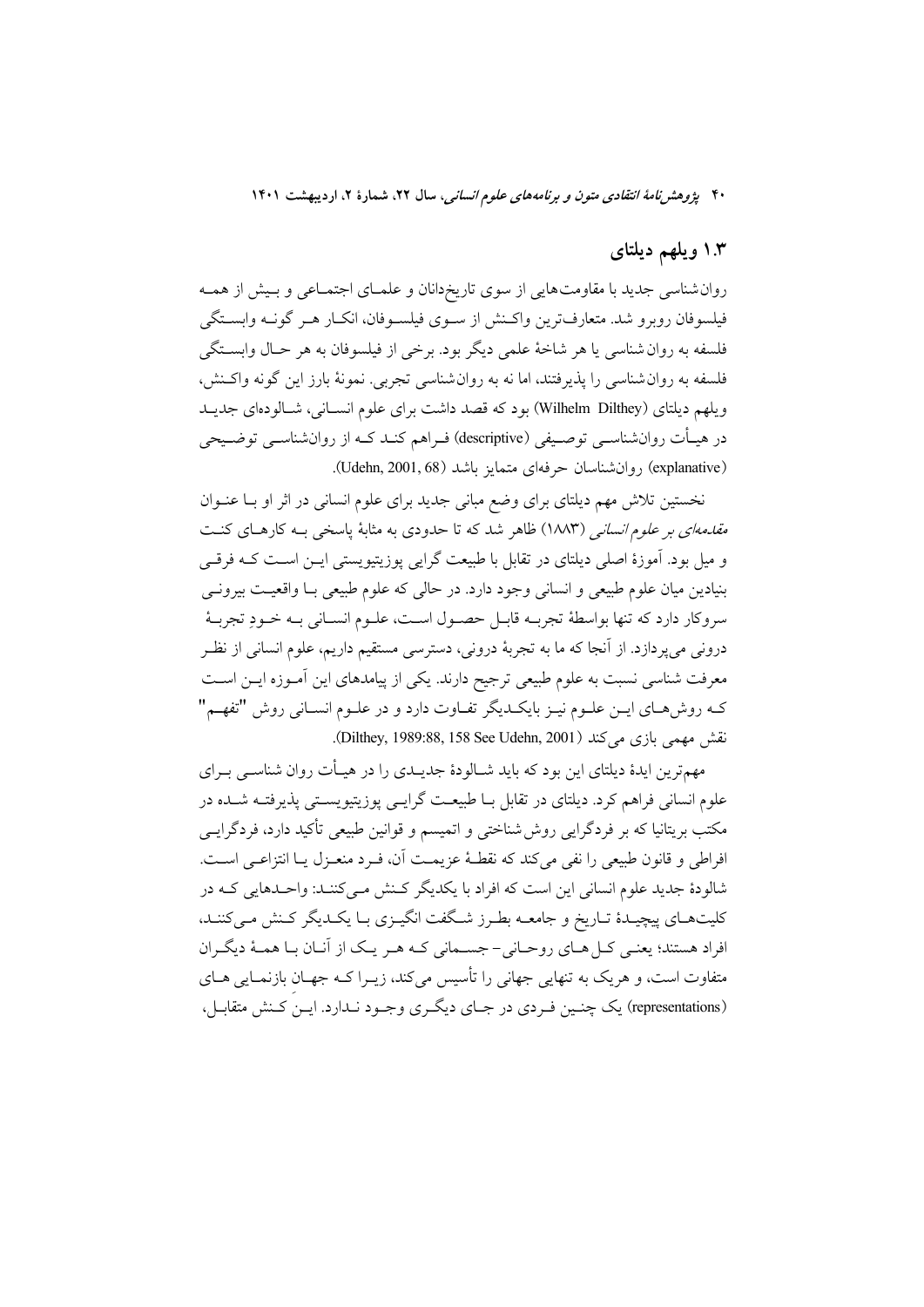مکانیکی نیست همچون مورد اقتصاد نئوکلاسیک، بلکه اجتماعی است و بـرای دیلتـای بـه مفهوم سمبلیک و معناداری میباشد.

پیامد این نوع نگرش به جامعه به مثابهٔ کنش های معنادار متقابل میان افراد، این اسـت کــه هر فرد فقط در متن نظامهای همکنشی قابل فهم است. فـرد عنصـری اسـت در کـنش۵هـای متقابل جامعه و نقطهٔ تلاقی نظامهای متنوع این همکنشی هـا، کـه بــه تـأثیرات آن جامعــه بــا قصدهای آگاهانه و کنشها، واکنش نشـان مـیدهــد (Dilthey, 1989:89 See Udehn, 2001). طبق نظر دیلتای، در برابر نظر هایک که رسالت علــوم انســانی را مطالعــهٔ نتــایج قصدناشــدهٔ كنش هاي انسان مـيدانـد، علـوم انسـاني بـا كـنش١هـاي از روى قصـد موجـودات انسـاني سروكار دارند. او يادآور مي شود كه قصدها يا انگيزه ها با ديگر علـتهـا تفـاوت دارنـد، امـا منکر نمی شود که آنها علت هسـتند. در ایــن نکتــه او موضـع مشــابهی بــا مــاکس وبــر دارد (Udehn, 2001:69).

همکنشی افراد در تاریخ به مطرح شدن سه موضوع میانجامد که علوم انسانی باید آن ها را مطالعه کند: سازمان خارجی جامعه؛ نظامهای فرهنگی درون آن؛ و افراد مردم. دیلتای ایــن سازمانهای خارجی را نتیجه کنش معنادار و اجتماعی افراد مـی دانـد، حـال آنکـه هایـک از سرآمدان مکتب اتریش، سازمانهـا و سـاختارها را از نتـایج قصدناشـدهٔ کـنش۵هـای فـردی تلقی می کند. علومی که به مطالعهٔ این موضوعات اختصاص یافت-انـد بایـد مفـاهیمی را کـه دیلتای مرتبهٔ دوم میiامد، معرفی کنند و نظریه هایی کـه از ایــن رهگــذر حاصــل مــی شــوند نسبت به روان شناسـی فـردی، نظریــههـای مرتبـهٔ دوم هسـتند ( Dilthey, 1989: 92, 96 See Udehn, 2001). مسراد دیلتسای از مفساهیم مرتبسهٔ دوم، همسهٔ مفساهیمی اسست کسه در علوم انسانی ساختهوپرداخته میشوند، همچون کار، ارزش، قیمت، وضعیت، نقش و ماننــد اینها. تردیدی نیست که مفاهیم و نظریههای مرتبهٔ دوم که توسط علـوم انسـانی مرتبـهٔ دوم، همچون زبانشناسی، اقتصاد و قومشناسی استفاده میشود، تا جایی از معنا برخـوردار اسـت كه به واقعيتهاي روانبي دربـارة تجربــة زنــدگاني افـراد بــازگردد ( Dilthey, 1989:129 See .(Udehn, 2001).

تا این جا روشن شد که دیلتای شالودهٔ تمام علوم انسانی را روان شناسی مـیدانــد و ایــن روانشناســي را توصــيفي مــيiامــد و آن را از روانشناســي توضــيحي ميــل و وونــت متمایز می کند. نخستین ویژگی روان شناسی توضیحی ایـن اسـت کـه هماننـد علـوم طبیعـی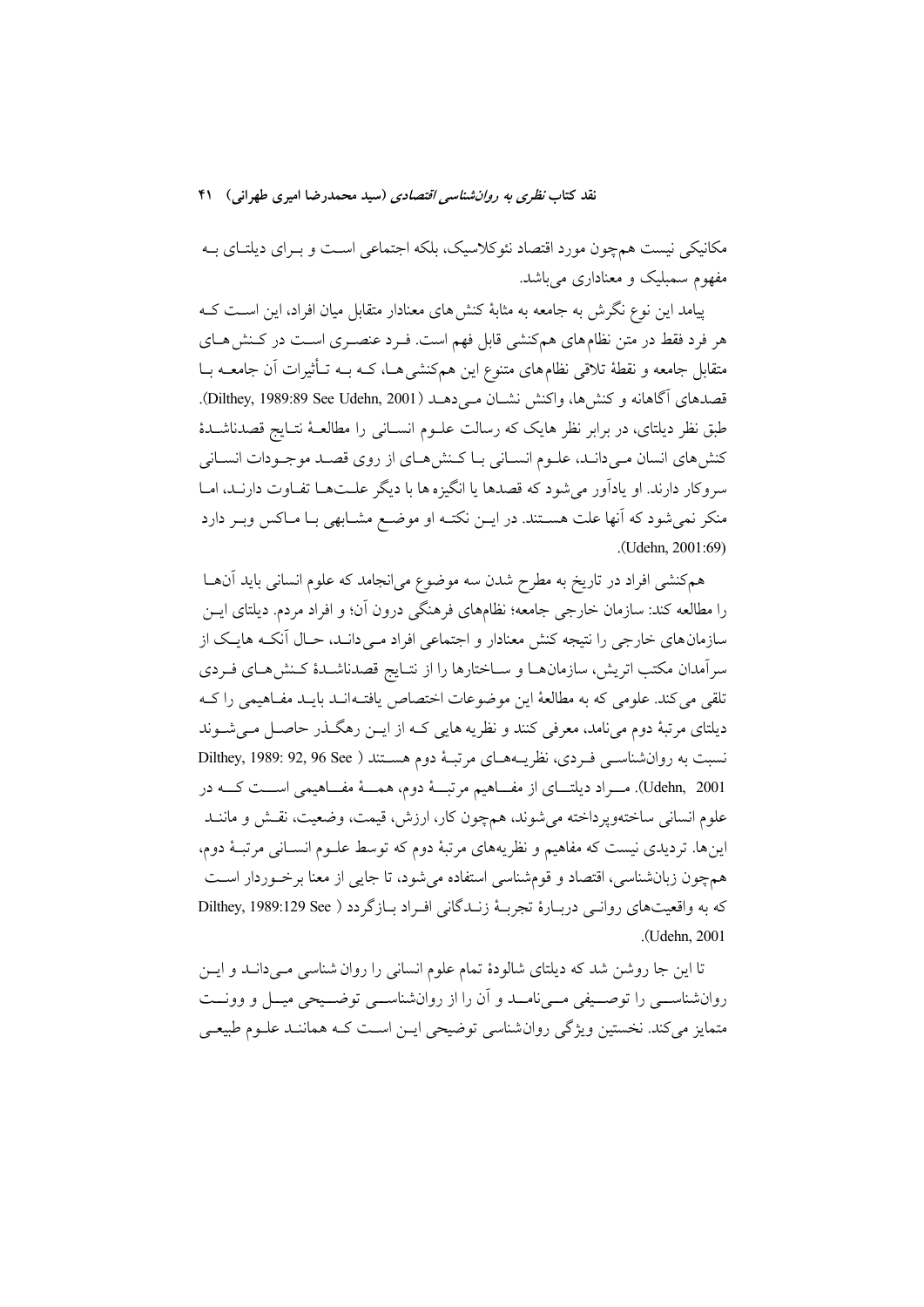بهدنبال توضیح علمی زنـدگی روانمی بـه کمـک مجموعـهای از قـوانین فرضـیهای (hypothetical laws) است. بر عكس در علوم انساني، زنجيرهٔ حيات روحي (زندگي روانـي) اصالتا یک واقعیت بنیادی و ابتدایی را تشکیل مـیدهــد. مـا طبیعــت را توضــیح مـیدهــیم درحالی که زندگی روانی را فهم میکنیم. ویژگی دوم روان شناسی توضیحی ایــن اســت کــه برساختی (constructive) یا ترکیبے (synthetic) است. بـه عبـارت دیگـر کـه اغلـب بـرای توصیف روان شناسی تداعیگر بریتانیا اسـتفاده مـیشـود، مـیتـوان آن را اتمیسـتیک نامیـد. روانشناسی توصیفی در تقابلی آشکار با روانشناسی توضیحی، کلیگراست. زندگی همهجـا تنها بصورت يک زنجيره يا کل ســازگار وجــود دارد (Dilthey, 1977:28 See Udehn, 2001). روند زندگی روانی اصالتا و قبل از هـر چیـز، از ابتـدایی تـرین تـا عـالیتـرین صـورت هـا، یک واحد است. زندگی روانی از عناصر تشکیل نشده است؛ زندگی روانی نه مرکب است و نه حاصل از تعامل اتمهای احساسـی و نفسـانی اسـت: زنـدگی روانـی اصـالتا و همیشـه یک واحد جامع است (Dilthey, 1977:92 See Udehn, 2001).

### ۴. مکتب اتریش

روش شناسی جدید اتریشی، که قیمت های بیازار را بیه کینش هیای افیراد مربوط سیاخت، بهعنوان فردگرايي روش شناختي معروف شد. قيمـتهـاي بـازار، و هـمچنـين همـه ديگـر پدیدههای اقتصادی، بدون هر گونه ابهامی بر تصمیمها، ترجیحـات، و ارزش هـای ذهنـی اف اد مبتنبي هســتند (Greaves, 1996:2 See Udehn, 2001). مهمتـرين أمـوزه كــارل منگــر (Karl Menger) این بود که ارزش و قیمت یک کالای اقتصادی نه بواسطهٔ میـزان کـاری کـه براي توليد أن صرف مي شود، و نه حتى با هزينهٔ كل توليد أن، بلكه بــا ارزش گــذاري ذهنــي افراد اقتصادگر تعیین می شود. منگر دربرابر مکتب روان شناسی گرایی آلمـان کـه بـا انتـزاع و قیاس میانه ای نداشت، از یک علم اقتصاد نظری مانند اقتصاد کلاسیک دفاع می کـرد کــه بــه كمك انتزاع و قيـاس يـيش مـي رفـت. نخسـت، انســان اقتصــادي عقلايـي و خودخــواه از موجودات بشری مشاهده پذیر انتزاع گردید. و دوم، بازار شامل روابـط مبادلـه ای خــالص از جامعه ای که در آن نهفته بود، انتزاع شد. قوانینی که بر جهان علم اقتصاد نظری حـاکم اسـت از همان شرايط قوانين دقيق طبيعي برخوردار است (Udehn, 2001, 88). آموزهٔ دوم منگــر بــه روشنی حاکی از پیروی مکتب اتریش از طبیعتگرایی پوزیتبویستی بود.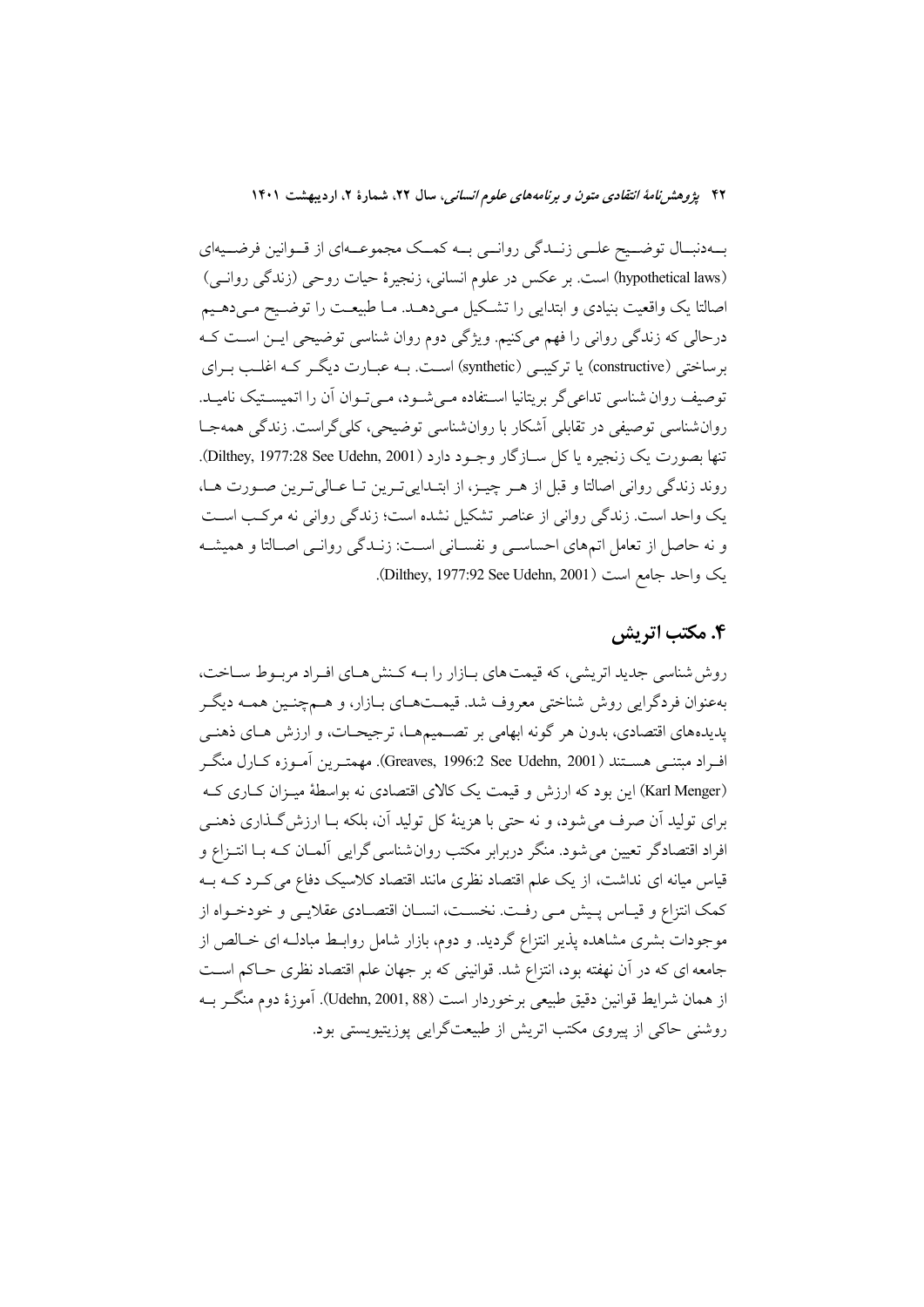منگر وجود کل های اجتماعی یکپارچه را انکار نمی کند. امـا وجـود کـل هـای انــدامواره امری نیست که به طور پیشینی مفروض گرفته شـود، بلکـه چیــزی اسـت کـه بایــد توسـط تحقیق درک شود، و حتی کل های یگانه نیز به یک تحلیل اتمیستی دقیق تن میدهنـد. اقــرار به وجود شماری از پدیدههای اجتماعی به مثابهٔ اندامواره به هیچ روی با خاستگاه فهم دقیـق اتميسـتي از آنهــا در تنــاقض نيســت (Menger, 1963:141, see Uhdehn,2001, 91) زيــرا انداموارههايي (ارگانيسمهايي) وجود دارند كه رفتهرفته رشد يافتهاند، به اين معنـا كــه نتيجــهٔ غیرارادی کنش های بسیاری از مردم اند. برخلاف مکتب آلمان که سازمان خــارجی را نتیجــه كنش هاي اجتماعي قصد شده مي داند، مكتب اتريش ساختارهاي اجتماعي را حاصـل نتـايج قصدناشدهٔ کنش های فردی می بیند.

از نظـر منگــر و هايــک (Hayek)، شــناخته شــده تــرين نمونــهٔ يــک انــدامواره يــا نظــم خودجوش، بازار است. قیمت ها و دیگر پدیده های اقتصادی همگی نتـایج غیـرارادی كـنش اقتصادی شمار بسیاری از افراد اسـت، و بــدین روی درخــور تحلیــل اتمیســتی مــی باشــد. فریدریش فون هایک برخلاف منگر که قوانین حاکم بر جهان اجتماعی را هـم چــون جهــان طبیعی میدانست، معتقد است که انسانها موجوداتی اجتماعی و فرهنگی هستند، و در براب خصلت عینی پدیدههای طبیعی، بر ماهیت ذهنی کنش های بشری تأکیـد مـی کنـد. هـدف او توجیه یک روششناسی ذهنیتگرا به کمک استدلالهـای معرفـتشـناختی اسـت. بـه ایـن منظور چنین استدلال می کند که شناخت جامعه، شـناخت دربـارهٔ باورهـای افـراد اَن اسـت .(Udehn: 2001, 115)

رويكرد فردگرايي روش شناختي منگر بــه منازعــهٔ روش٨هــا ميــان اقتصــاددانان آلمــاني و اتریشی دامن زد. منگر به علم اقتصاد نظـری انتزاعـی و قیاسـی بـاور داشـت، درحـالی کـه اشمولر که رهبر مکتب اقتصادی تاریخی در آلمان بود، علـم اقتصـاد را بـه مثابـهٔ یـک علـم تاریخی درک می کرد که به واسطهٔ استقرا از واقعیت تـاریخی مشـاهدهیـذیر و انضـمامی پیش می رود، بدین منظور که به قوانین پدیـدههـای اقتصـادی دسـت پابـد. از ایـن دیـدگاه فروض علم اقتصاد نظري همگي سـاخته هـايي ذهنـي و خطـا هسـتند. مهـم تـرين تفـاوت این است که منگر از یک روش اتمیستی دفاع می کند که بر افراد متمرکز است، در حالی ک شمولر یک رهیافت کل گرا پیشنهاد می کند که بر نهادهـای اجتمـاعی تمرکـز دارد. تردیــد و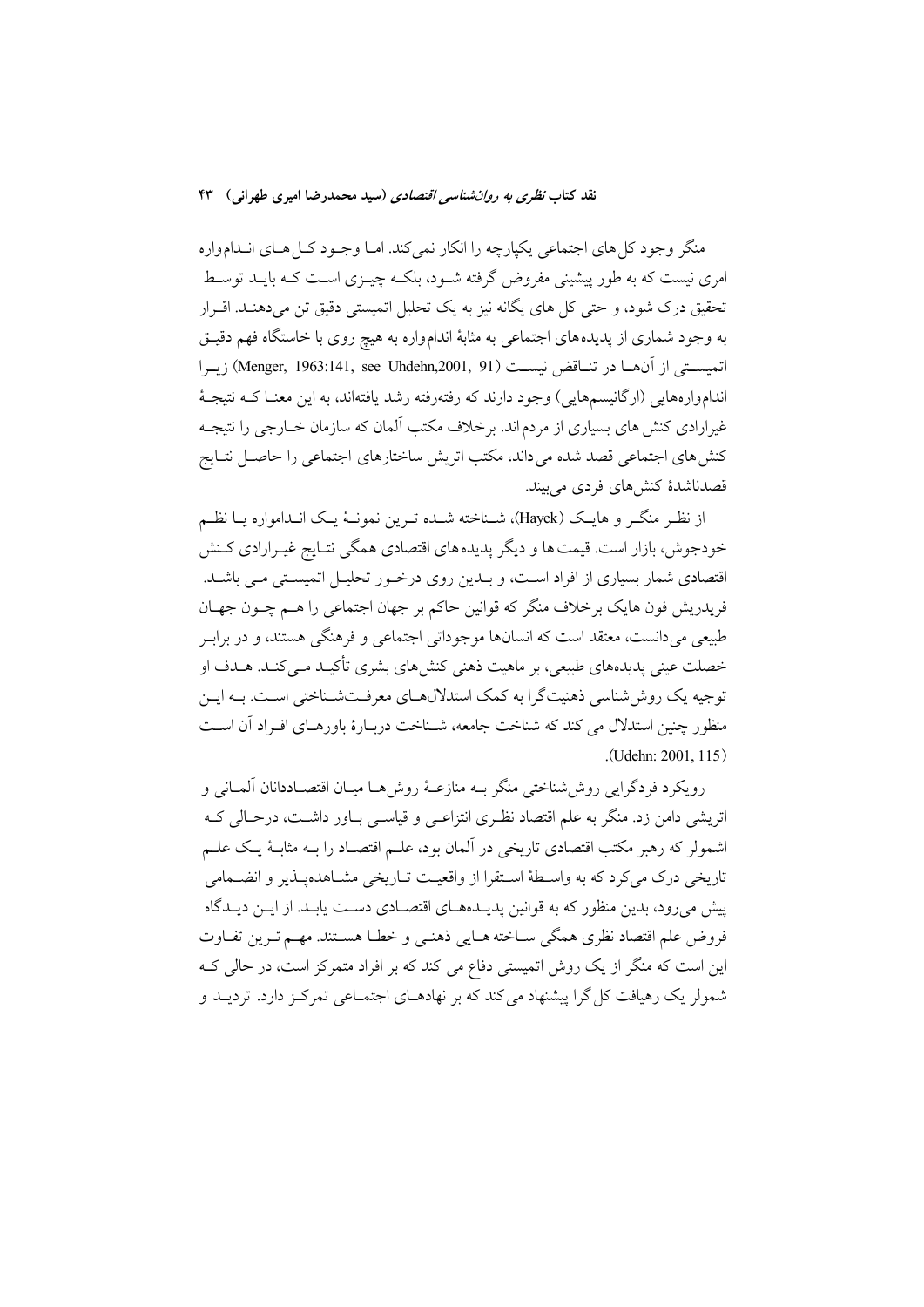مناقشهٔ اقتصاددانان در ذهنیت یا عینیت علم اقتصاد، بازتاب پیچیدگی روابط اجتماعی است که در اندیشهٔ جان مینارد کینز اَشکارا به چشم می خورد.

# ۵. روان شناسی اقتصادی کینز

این امر پذیرفته شده است که روش شناسی کینز بر بنیاد فلسفهٔ او در رسالهٔ درباره احتمـالات (Treatise on Probability) استوار است. بهـرهگیـری کینـز از یلورالیســم بـرای ارائــهٔ انحـای مختلف استدلال ها؛ آگــاهی او از اهمیــت متقاعدســازی، تحفــظ او در اســتفاده از فرمالیســم ریاضیاتی (همچون مارشال و دانشمندان مکتب روانشناسبی گرایسی آلمـان ماننـد دیلتـای)، ارجاع او به روان شناسی و عرف اجتماعی به مثابهٔ عنصرهای ضروری رفتار، همگی حاصـل فهم او از جهان واقعی و اجتماعی به مثابهٔ جهانی پیچیده و متکامل است کـه از بــرون دادن چیزی به شیوهٔ علم قطعی ناتوان است. این نگاه کینز دربارهٔ پچیـدگی جهـان واقعـی و نفـی علم جهانشمول و قطعی برخلاف سادهسازی انتزاعی و قیاسـی مکتـب روانشناسـی گرایـی بریتانیا، با آموزههای مکتب روانشناسی آلمان تشابه دارد. از ایــن گذشــته، نظـر بــه ایــن کــه جهان واقعی اجتماعی اندام وار و بـاز اسـت، ضـروری و شـدنی اسـت کـه بـرای سـاختن نظریههای مشخص، بــه تقریــب مشــروط (provisional closure) در بخــش۵هــایی از سیســتم متوسل شد (Runde, 2003,204).

دور شدن کینز از فرمالیسم ریاضیاتی و برگزیدن رویکرد تقریب مشــروط ناشــی از نــوع نگاه او به حقیقت است. کینز حقیقت را به روش افقی و نه عمودی می $\mathcal{Z}_\zeta$ د. تفکـر هنگــامی عمودي حركت مي كند كه در تلاش براي فهم چيزي، اصول موضوعهها (axioms)، نهايي هــا (ultimates) تعاریف، ذاتیات و مقولات تصنعی را می سازد کـه از آنهـا نتـایج منطقـی را استنتاج کند. اما اگر تفکر نزدیک بـه هسـتی (existence) بـاقی بمانــد و بيــنش (insights) در زمینه های مختلف را به کارگیرد که پرسش پیش رو را توضیح دهد، بــه تفکـر افقــی اهتمــام کرده است. اگر بخواهیم کینز را درک کنیم، باید از روش افقی اسـتفاده کنـیم. کتـاب نظریــهٔ عمومی او از علم اقتصاد فراتر میرود و روانشناسی ای که استفاده می کنـد کـاملا در قلمـرو تجربهٔ اَشنا، مشترک و متعارف (واژگانی که مکررا از سوی کینز بــه کــار مــی رود) قــرار دارد (Mini, 1994, 6). برخلاف دیدگاه مطوبیتگرایی و اقتصاد نئوکلاسیک که دستگاهی انتزاعی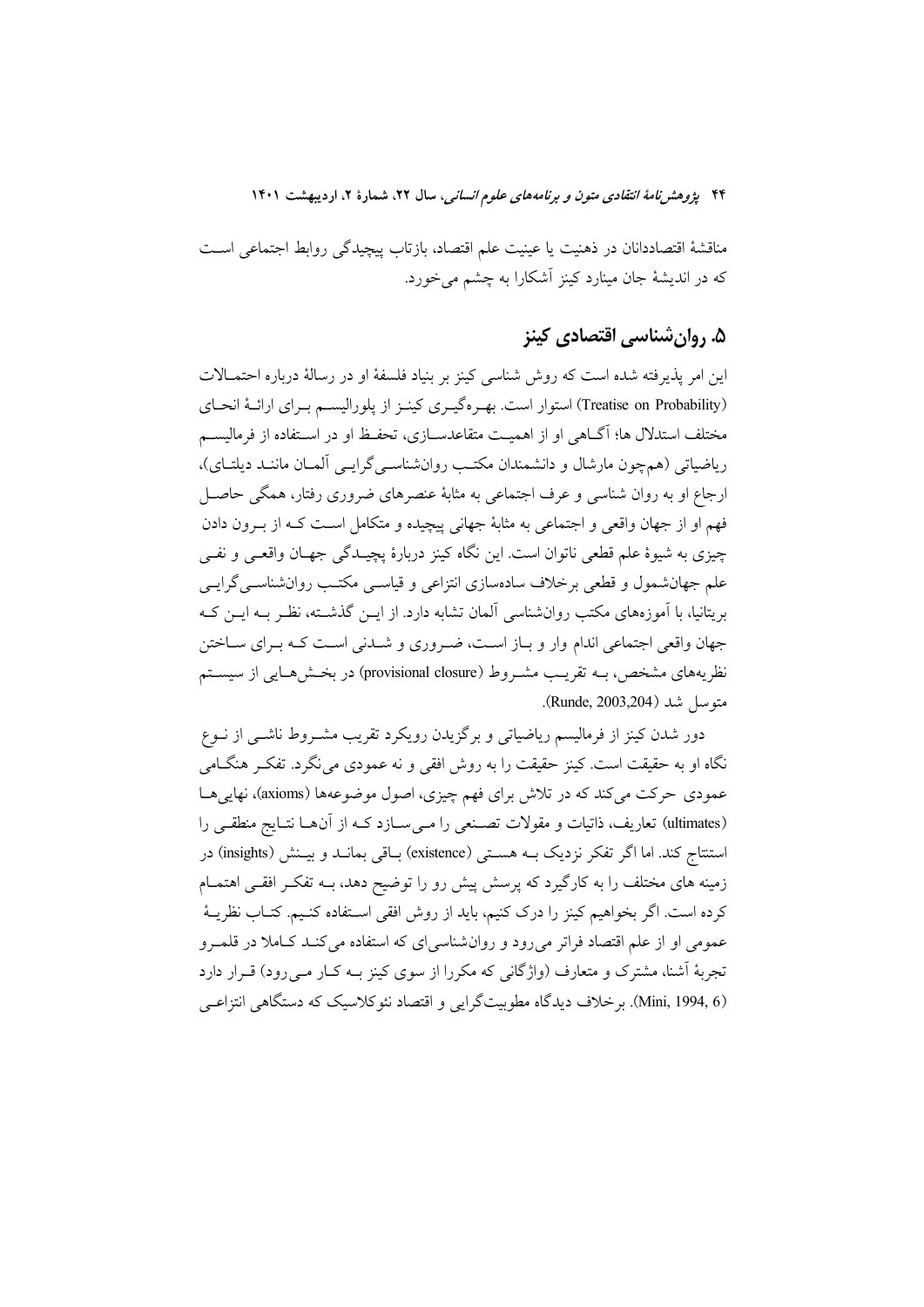و اصل موضوعی را باور دارد، کینز هماننـد مکتـب روانشناسـیگرایـی آلمـان بـه مشـاهده استقرايي تجربههاي آشنا و متعارف افراد معتقد است.

کینز بشدت بر این نکته تأکید می کند که علم اقتصاد یک علــم اخلاقــی اســت. «پــیش از این یادآور شدهام کـه علـم اقتصـاد بـا دروننگـري و ارزشهـا سـروکار دارد. مـيخـواهم اضــافه كـــنم كـــه بـــا انگيـــزههـــا، انتظـــارات، و نااطمينـــانيهـــاي روانشـــناختي (psychological uncertainties) نيز سروكار دارد» (Skidelsky, 2015, 30). مفاهيم دروننگري، ارزش، انگیزه و انتظارات که از نوع تجربهٔ درونی و روانی افراد است بـه رویکـرد تـاریخی روانشناسـي گرايــي اَلمــان نزديــك اســت. از نظـر كينــز علــم اقتصــاد، هــمچــون ســاير علوم اجتماعي، در تحليل نهايي به تبيين مسائل واقعي انســاني مــي پــردازد (گرجــي، ١٣٩٠،  $(179)$ 

مسئلهٔ کینز قیاس مورد علاقهٔ منطقدانان سنتی نیست که با یک کلی دل خواه ماننـد اصـل حیوان حداکثرکننده آغاز و سپس از آن استنتاج می کنند. مسئلهٔ کینز ذات نیست، بلکه هســتی و خود زندگی است. قطعا جهان انسان هاست کـه کینـز تـلاش مـی کنـد بـا آنهـا سـروکار داشته باشد، و این جهان را به سختی می توان عقلانی نامیـد بـه ایــن معنـی کـه الـف و ب همیشه به یک نحو مرتبط باشند، در عمل، الف و ب ای وجود ندارد؛ به معنـای رویــدادهای تکرار شوندهای که از همهٔ جهات یکسان باشند. کینـز بـرخلاف مطلوبیـتگرایـی و مکتـب اتریش و هم ساز با مکتب روان شناسبی گرایسی آلمان، نــه بــا کلــی هــای انتزاعــی بلکــه بــا واقعیت های خاص سروکار دارد. این رویدادها عقلانی نیستند؛ به این معنا کـه تکرارپــذیر و تابع قوانين كلي باشند (Mini, 1994, 43).

با وجود وجه تشابه دیدگاه روانشناختی کینز با مکتب آلمــان، ایســتار او در اختیــارکردن رویکرد توضیحی و نه توصیفی از آن متمایز میشود. سهم عمده کینز در روش علم اقتصـاد، تأكيـد او بـر امـور روانشــناختى در توضـيح رويـدادها و روابـط اسـت (1994, 48) (Mini, 1994) نخستین گام در تحقق ایـن بیـنش کـه حقیقـت، روان شـناختی اسـت، رهـاکردن ادعاهـای رياضياتي است (Mini, 1994, 32). كينز همانند اگزيستانسياليستها معتقد است كـه حقيقـت يک کلي انتزاعي نيست، بلکه ذهني است. تأکيد کينز بر قدرت شهود ناظر به اين امـر اسـت؛ اّن چه که همهٔ ما را یکسان می سازد، خرد ریاضیاتی نیست، بلکه ترکیبی از انگیـزه هاسـت که نزد کینز منبع شهود به شمار مے رود (Mini, 1994, 218). هـم رونـدهای فلسـفی جدیـد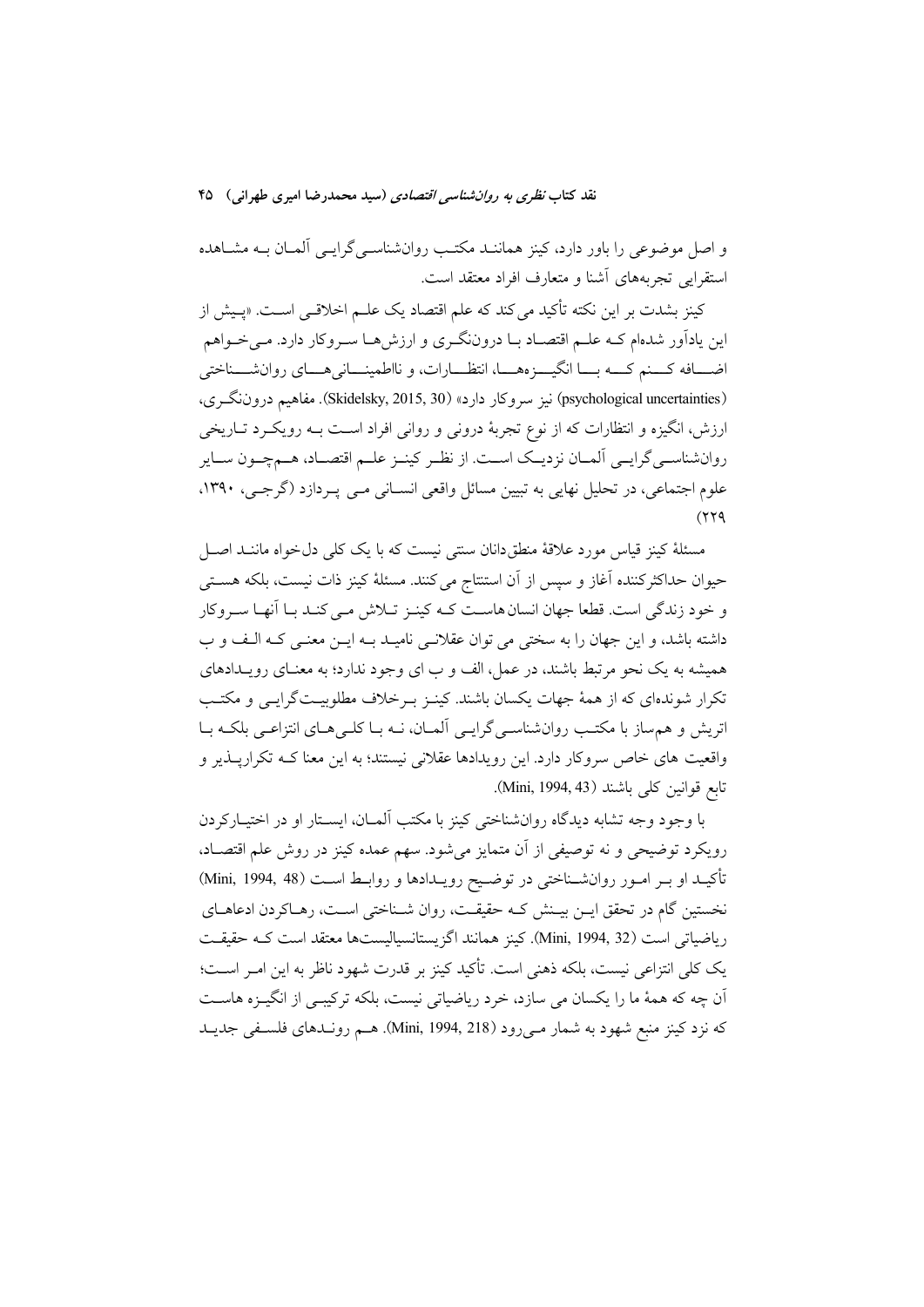مانند اگزیستانسیالیسم و هم روان شناسی شخص کینز دست بــه دســت هــم داد کــه او را از وارسی اصول استنتاج قیاسی به استقرا رهنمون شود، به ویژه به عرصهٔ گستردهٔ استدلال هـای غیرمنتج (non-conclusive) و تردیدآمیز هم چون احتمالات که حقیقتی را ادعــا مــی کنــد، امــا داعية قطعيت ندارد (1994, 34).

از نظر کینز ساختارهای اجتماعی که ما از آنها تجربیـات مسـتقل داریــم بــه طـور عمــده ارگانیک هستند نه ذرهوار، و این موضـوع در عمـل سـبب مـیشـود کـه نتـوانیم صـرفا بـه استنتاجات آماری و منطق صوری اتک داشته باشـیم (طیـبنیـا، ۱۳۹۲، ۱۷۱). در بـاور بـه انداموارگی جامعه، کینز با مارشال و منگر هــم نظـر اســت امــا منگــر بــرخلاف کینــز میــان انداموارگی و ذرءوارگی تنافری نمی بیند. چه اَن که منگر نهادهــا و ســاختارهای اجتمــاعی را .<br>نتایج قصدناشدهٔ کنشهای افراد در یک نگاه ذرهوار به جامعه م<sub>ی</sub> داند.

رهیافت جدید اقتصاد کینز ارجاع به چیزی است کـه هـم|کنـون علـم اقتصـاد رفتـاری نامیده می شود. اقتصاد رفتاری از منـابع جدیـدی از مشــاهده هــم چــون آزمــایش هــا بــرای بازسازی این که انسان ها در عمل چگونه در شرایط متفاوت رفتار می کنند، استفاده مــی کنــد. برای نمونه، جرج آکرلف (George Akerlof) و راب ت شـیلر (Robert Shiller) از روش هــای علم اقتصاد رفتاری برای تحقق انگارهٔ کینز دربارهٔ روحیات حیوانی اسـتفاده کـردهانــد؛ یعنــی این رانه که کاری انجام دادن بهتر از انجام ندادن است. آنان این انگاره را بهچالش کشیده انــد که مـردم بـه طـور کامـل عقلانـی هسـتند، و مسـیر دیگـری بـه سـوی نتیجـه گیـری هـای كىنزى گشودەاند (Backhause, 2011, 156).

تعبیر روحیات حیوانی متعلق به سنت نقــد حســابگری و قصــدمندی اســت کــه کینــز از رسـالهاي دربـارهٔ احتمـالات آغـاز كـرد و در سراسـر أثـار كوچـك و بـزرگـاش سـاري و جاری است. کینز در تأکید بر کیفیتهای فراحقلانـی خــود بــه رونــد عمــدهای در اندیشــهٔ فلسفی تکیه میکند که از قرن نوزدهم با شوپنهاور، نیچه و کی پرکگارد آغـاز مـی شــود و در قرن بیستم با فروید، برگسون و یارتو ادامه می پابد و همــه چیــز از ادبیــات، هنــر، فرهنـگ و اخلاقیات گرفته تا زندگی هـر روزه بــه جـز فلســفهٔ آکادمیـک و علــم اقتصــاد کلاســیک را تحت تأثیر قرار داده است. روحیات حیوانی برابرنهاد اقتصادی شور جنسی فروید اسـت کـه همان كاركرد را دارد (Mini, 1994, 230).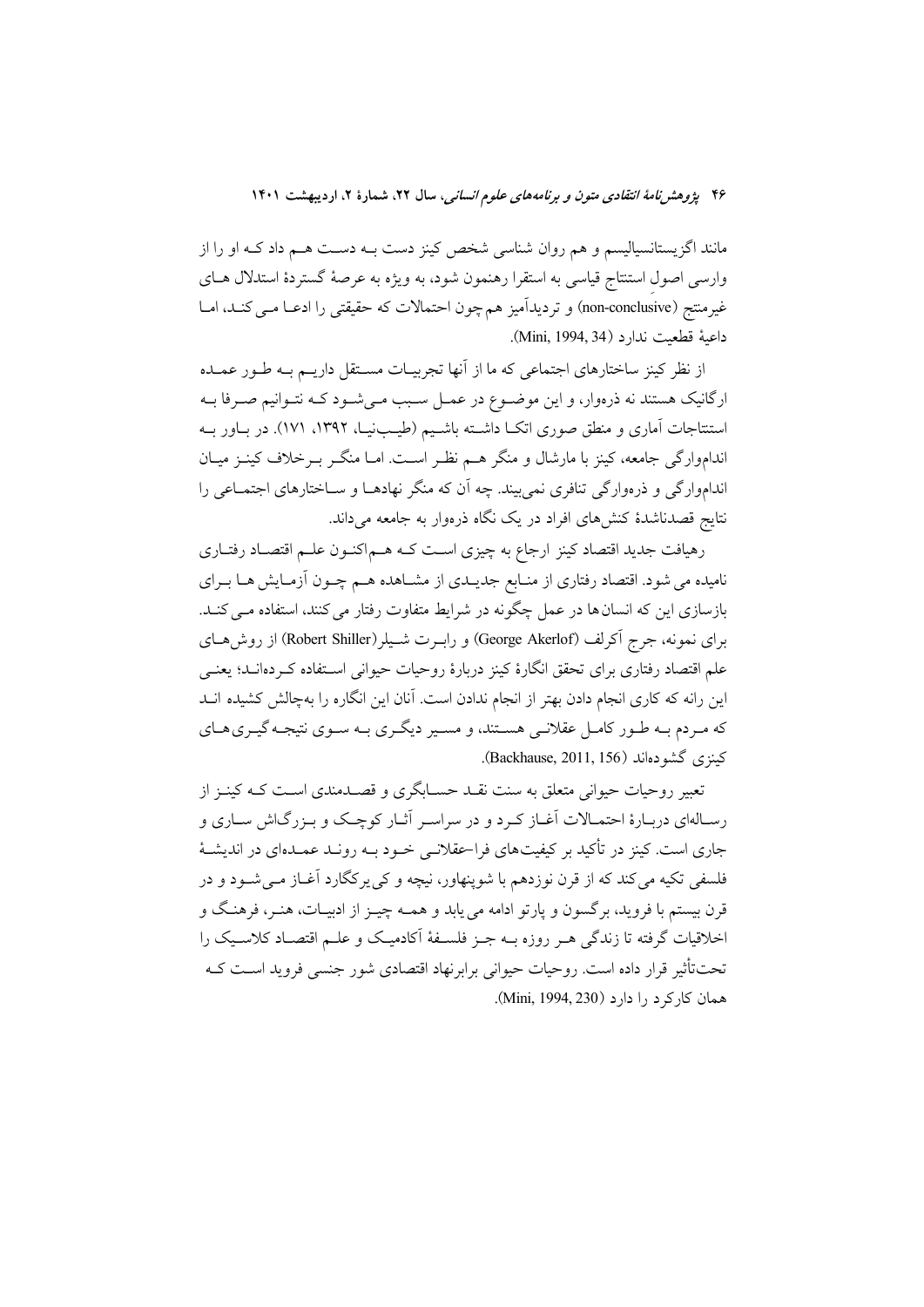کینز، انسان را هم چون فروید می نگرد؛ اندکی عقلانیت خـه چنـدان مـرتبط در تعیـین کنش-بر روی پشتهای از عواطف، ترس هـا، فریـبهـا و تظاهرهـا. بـر اسـاس ایـن زیربنـا می توان خوش بینی خودجوش، جاهطلبی، آزمندی، روحیـات حیـوانی و همـهٔ ویژگـیهـای مثبتی که ما را به کنش تشویق میکند، میتوان یافت. (182 ,Mini, 1994). کینـز بـار دیگـر تعادل میان دو خصلت انسان یعنی عقلانیت و ماهیت حیوانی را برقـرار مـی کنـد. در عمـل، هنگامی که نیمهٔ عقلانـی در کنــار نیمــهٔ حیــوانی قــرار مــی گیــرد، از نظــر کینــز اولــی یــک سربار است؛ اگر روحیات حیوانی کم فروغ شود و خوش بینی خودجوش به سستی گرایــد، و ما را به عهدهٔ انتظارات (expectations) ریاضیاتی واگذار کند، کسب و کار نایدیــد و مــردار خواهد شد (178 ,Mini, 1994). كينز انسان اقتصادي و محاسبات عقلاني را كنـار گذاشـت و انسان مدرن و اگزیستانسیال را جایگزین آن کرد که به طور عمده با غرایز، روحیات حیــوانی و خوش بینی به کنش وادار می شود (Mini, 1994, 181)؛ کنشی که با دل انگیز ممند می شـود تا عقا (Mini, 1994, 229).

کینز در تبیین جایگاه و نسبت روان شناسی و اقتصاد، گفته اســت کـه اگــر مجبــور باشــم باردیگری زندگی کنم، باید آن را به روانشناسی اختصاص دهم. زیرا علم اقتصاد بیش تـر بــا زندگی روزگذر و بسیار کم با ایـدهآلهـا سـروکار دارد (Skidelsky, 2015, 495). و اگـر در نوشتارهای کینز نیک بنگریم هر صفحهای از آنها مملو از بیـنش۵حـای روانشـناختی اسـت، هم از نظر استدلالها و هم مشاهدات (Mini, 1994, 2).

جوانب روانشناختی مبانی اقتصاد کینز بر این دلالت دارد که این برداشــت کــه او رفتــار اقتصــادي را عقلايــي تلقــي مــيكنــد، خطــا اســت (Runde, 2003,143). از ديــدگاه كينــز نتیجهگیریها باید به طور عمده بر مشاهدات بالفعـل و روانشناســی بــازار و کســب و کــار مبتنی باشــد (Skidelsky, 2015, 231). نکتــهٔ کینــز ایــن اســت کــه اقتصــاد بــا درون $\mathcal{Z}$ ری و ارزش ها، همچنین بـا انگیـزههـا، انتظـارات، و نااطمینـانیهـای روانشـناختی سـروکار دارد (Skidelsky, 2010, 147). با توجه به باور کینز به انداموارگی جامعه و تنافر آن بـا ذرهوارگــی، روانشناسی را به جامعه و نهادهای اجتماعی همچون بازار و کسب و کار نسـبت مـیدهــد. ازسوی دیگر به دلیل نفی روش قیاسی و انتزاعی انسان عقلایی، قائل به مشاهدهٔ رفتار انســان واقعی است کـه متـأثر از دروننگـریهـا، ارزش۹مـا، انگیـزههـا و انتظـارات روانشـناختی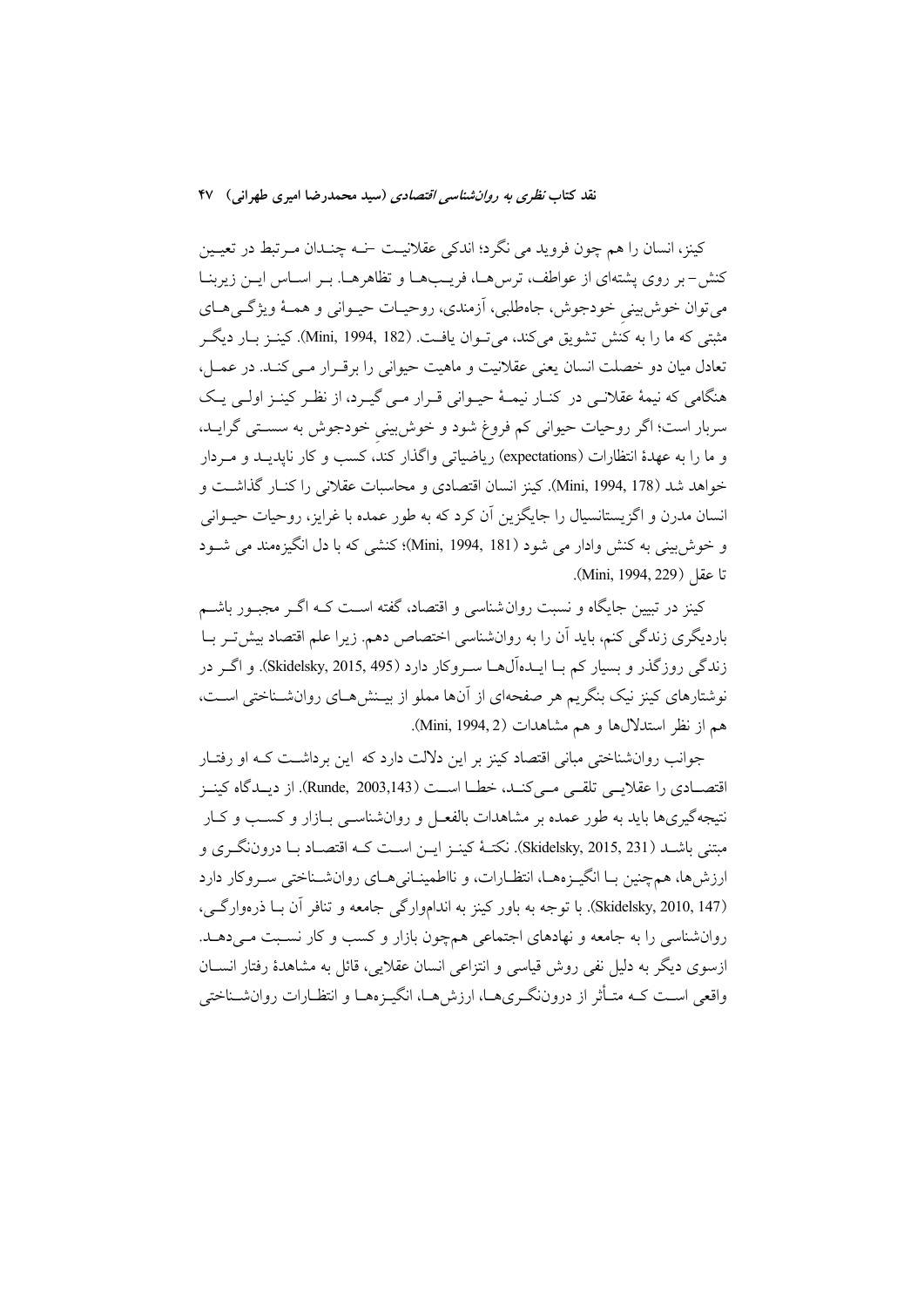فردی میباشد. کینز برای برون٫فت از این ناسازنمای خودساخته میان انداموارگـی جامعــه و ذروهوارگي افراد، به مفهوم عرف يا سنت متعارف متوسل مي شود.

کینز در تلاش برای گذار از روان شناسی بی همتای یک شهود فردی به یک روان شناسبی عمومی، چنین اسـتدلال مـی کنـد کـه بـا آگـاهی پـافتن از ایـن کـه قضـاوت شخصـی مـا بی ارزش است، کوشش می کنیم از قضاوت باقی جهان که شاید آگاه تر باشند، پیـروی کنـیم. يعني، ما تلاش مي كنيم كه خـود را بـا رفتـار ميـانگين اكثريـت تطبيـق دهـيم. روان شناسـي جامعهای از افراد که هریک تلاش می کند از دیگری تقلیـد کنـد بـه چیـزی مـی|نجامـد کـه مي توان يک قضاوت متعارف (conventional) يا عرف ناميد (Runde, 2003,179).

علاقهٔ کینز به عرف (conventions) نهایتا برای این است که توضیح دهـد چگونــه عـرف در راستای شکل دادن به تمایلات و گرایش های روان شیناختی افیراد مختلیف در ارتبیاط سا یک دیگر عمل می کند، یا این که عرف چگونــه بــه درجــهای کــه تمــایلات و گــرایش هــای روانشناختي ميان افراد مختلف عمل مي كند، مرتبط مي شود (Runde, 2003,193). نكتــهٔ كينــز این است که به علت نبود اطلاعات و عدم قطعیت عام دربارهٔ آینده، کارآفرینـان نمـی تواننـد به انتظاراتی عقلایی از آینده دست یابند که تصمیم های سرمایه گـذاری آنــان را تعیــین کنــد. درنتیجه، انتظارات آنان بطور گستردهای عرفی است و از این رو دچار امواجی از خوش بینـی و بدبینی است. ارزیابی عرفی حاصل روان شناسی تودهوار (mass\_psychology) شمار زیبادی از افراد ناآگاه است (Skidelsky, 2015, 235). يس از بررسي تاريخچــهٔ روانشناســيگرايــي و تحول و دگرگونیهای این مفهوم، به نقد ایده و دیدگاه استاد دکتر تمدن دربـارهٔ روان شناســی اقتصادي مي ير دازيم.

## ۶. ایدهٔ روانِ شناسی اقتصادی تمدن

تمدن یادآور میشود که اقتصاددانان قرن ۱۹ انگلیس طبق تعالیم بنتام به طور کلی به فلسـفه فایدهجویی (Utilitarism) اعتقاد داشتند. روان شناسی اقتصادی در ربع اَخــر قــرن ۱۹ بــا اَثــار کارل منگر و پیروان او در مکتب روان شناسی اتریش رونق بیشتری یافت. از نظر تمــدن ایــن مکتب به اهمیت پدیده های ذهنی در اقتصاد توجه ویژه داشت، ولی خیلی انتزاعی باقی مانــد و عامــل مشــاهده و تكامــل علــم روانشناســي جديــد را ناديــده مــيگرفــت. پــس از جنگجهانی دوم روان شناسی اقتصادی جدید به طور واقعی تدوین یافت و روابط محکمبی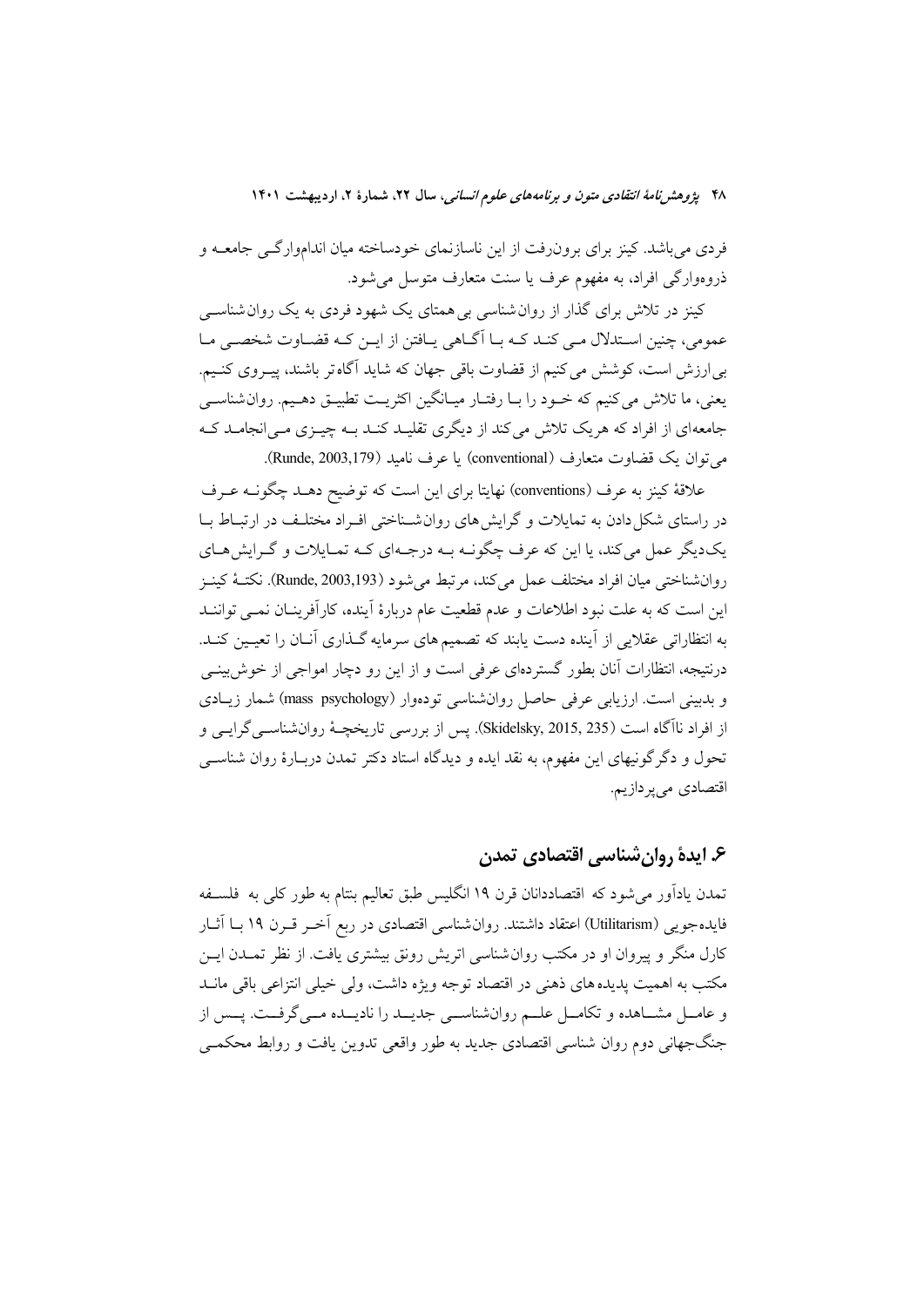با روان شناسی علمـی برقـرار شـد و بـه تـدریج مـوارد اسـتعمال عملـی آن فزونـی یافـت. (تمدن، ١٣٩٩، ٣٣-٢٣٢).

به باور تمدن، مکتب روانشناسی اتریش به طور کلی بـر ایــن عقیــده اســت کــه تحلیــل روان شناسی اساس و پایهٔ هرگونه تئوری اقتصادی است. این مکتب چند حکم روان شناســی را پایه و اساس تجزیه و تحلیل اقتصادی خود قرار میداد:

١. حكم اول مربوط به فرض انسان كاملا عقلايي است. فرض مي شود انســان مــي توانــد نفع شخصی خود را با کمال دقت تشخیص دهـد، از تمـام امکانـات موجـود آگـاه اسـت و راه رسـيدن بـه هـدف را مـيدانـد و در تعقيـب هـدف خـود گـام برمـي دارد. البتـه آنـان تصدیق میکردند که این انسان اقتصادی یک حالت حدی است ولی بـاور داشـتند کـه ایــن فرض چنان به واقعیت نزدیک است که میتوان آن را با تقریبی دقیق مبنـای تئــوری و عمــل قرار داد (تمدن، ١٣٩٩، ٢٣٣).

۲. حکم دوم همان فلسفه بنتـام اسـت کــه محـرک و انگیــزه عمــل انســان را مبتنــی بــر جستوجوی لذت و خوشی و احتراز از درد و رنج میدانست (تمدن، ۱۳۹۹، ۲۳۴).

تمدن باور داشت که مکتب نهائیون در حقیقت نمونهای از مکتب انتزاعی بود کــه عامــل تجربه را در تحلیل روان شناسی خود در نظر نمـی گرفـت. در واكـنش بـه مكتـب انتزاعـی، مکتب کینز نمونـهای از مکـاتبی اسـت کـه از نظـر روان شناسـی اقتصـادی، بـه واقـع بینـان موسوم شدند. کینز به مشاهده انگیزه های روانی با مقیاسی بـه مراتـب وسـیع تـر از پیشـینیان خود متوسل شد و نقش این انگیزه ها را در مکانیسم اقتصادی نشـان داد و ایــن عامــل را در فعل و انفعالات قواي اقتصادي وارد و در آن ممزوج كرد (تمدن، ١٣٩٩، ٢٣۶).

کینز عوامل روان شناسی را که در الگوهای اقتصادی دخالـت دارنـد را از نــوع تئــوری و تجربه، هـر دو تشـخيص مـي دهـد (تمـدن، ١٣٩٩، ٢٣۶). بـراي نمونـه، او قـانون اساسـي روانشناسی خود را چنین بیان میکند که به طور متوسط و در اغلب اوقات انســانهــا وقتــی درآمدشان زیاد می شود مصرف خود را افزایش می دهند، ولی این ازدیاد مصـرف کــمتـر از مقدار ازدیاد درآمد است. کینز توجه می دهد که این قانون را از دو راه می توانیم مدلل نمـاییم یکی از راه (Apriori) یعنی تئوری و با آگاهی و اطلاع قبلی کـه از طبیعـت انســانی داریــم و دیگری از راه (Aposteriori) یعنی با اطلاعات و معلومات جزئـبی و تفصـیلی کـه از تجربـه به دست می آوریم (تمدن، ۱۳۹۹، ۲۳۷).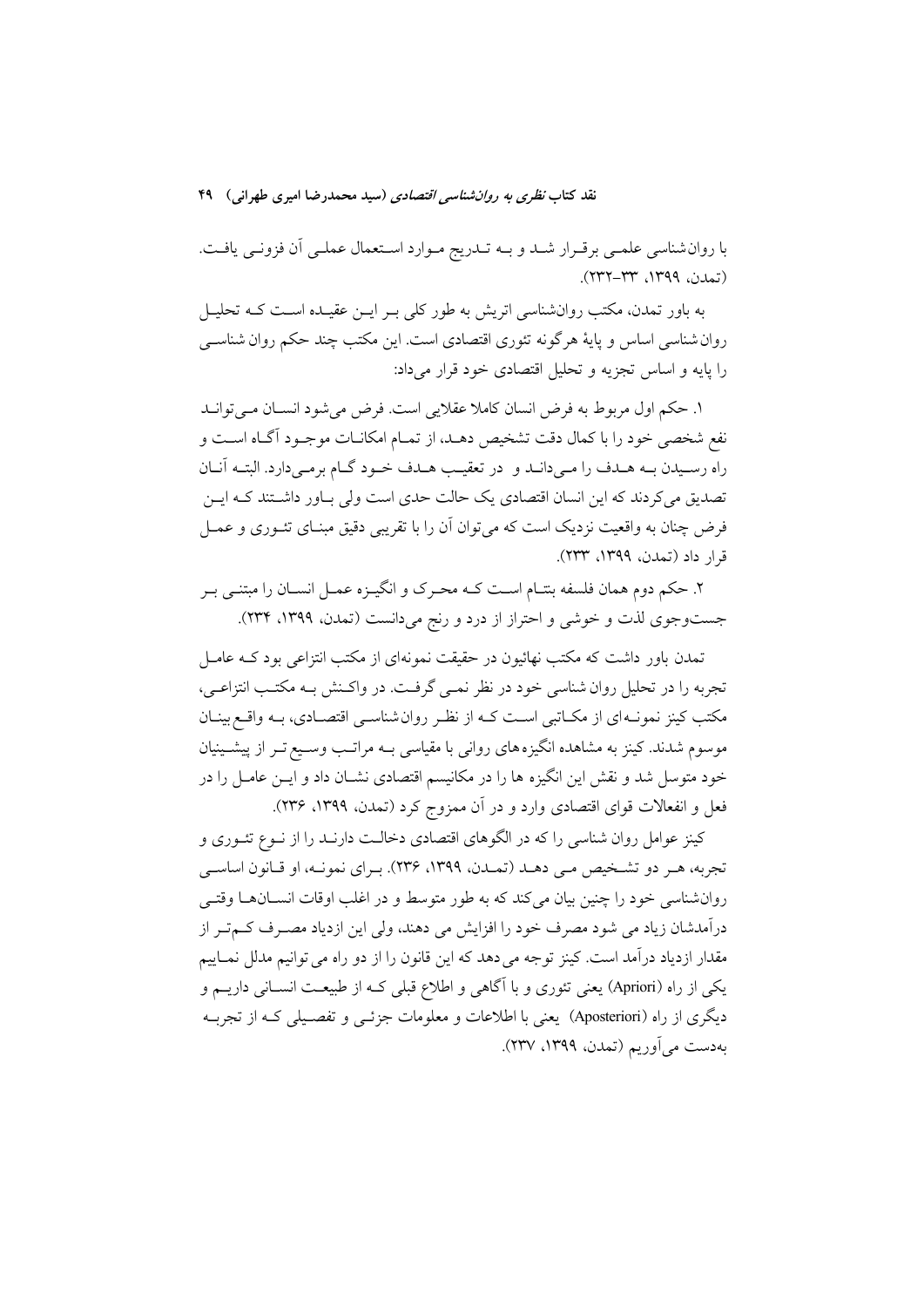به نظر کینز چه در امر تولید و چه در امر مصرف، انگیــزه فعالیــت اقتصــادی عبــارت از عناصری است که از لحاظ انرژی روانی دارای تحرک بیشتر هستند، در صورتی کـه بــه نظـر پیشینیان او عناصر کم تحرک تـر مایـهٔ فعالیـتهـای اقتصـادی بودنـد. تمـدن در ایـن جـا بدون اشاره به مفهوم روحیـات حیـوانی نـزد کینـز، بـر انگیـزههـا، ارزش،هـا، احساسـات و خوش بینی درونی افراد تأکید میکند که آنان را به کنش وادارمی سـازد. بــرای نمونــه از نظــر اقتصاد کلاسیک شرط اساسی ترقی اقتصادی در زمینه تولید، پس انداز بود. در حقیقـت طبـق این نظر، شخصیت پس انداز کننده که غالبا کمتر دینامیک و فعـال بـود وظیفـه نیرودهنـده و نظـم<هنـمده فعاليــت توليــد را بــه عهـمده داشــت (تمــدن، ١٣٩٩، ٢٣٧). از نگـاه تمــدن، پــسانــدازکردن نمونــهای از دینامیســم و فعالیــت کمتــر یــا عــدم کــنش اســت، دربرابــر سرمایهگذاری که نمونهٔ یوپایی و فعالیت بیشتر است.

کینز بدین نکته مهم توجه کرد که احتیاط خریداران و کم خرج کردن کـه جـزء صـفات غیر فعال به شمار می روند، نمی تواننـد عامـل تحـرک اقتصـادی باشـند. او بــه یـک حقیقـت فراموش شده که با عقل سلیم تطبیق می کرد اشاره نمود که "احتیاج درونـبی مــا بــه فعالیــت، محرک حقیقی کسبوکار است". بنابر تعریف کینز از روحیات حیوانی، کـار کـردن بهتـر از عدم کنش است. از این رو کینز این احتیــاج درونــی بــه فعالیــت در امــر تولیــد را بــه یــک خاصیت روان شناسی یعنی انگیزهٔ سرمایه گذاری نسبت داد. انگیزه سرمایه گـذاری در تئـوری کینز نقش اساسی بازی می کند و بـه ویـژه بـه انتظـار دربـارهٔ بـازده سـرمایه، مربـوط اسـت (تمدن، ١٣٩٩، ٢٣٨).

تمدن معتقد است نقش اساسی کینز در روان شناسی اقتصادی در این است کـه از مفهــوم رفتارهای نیمه عقلائی برای توضیح و تشـریح تئـوریهـای اقتصـادی اسـتفاده كـرده اسـت. رفتارهای نیمه عقلایی نــاظر بــه اعتقــاد کینــز مبنــی بــر همــراهبــودن عقلانیــت بــا عواطــف، احساسات، انتظارات و خوش بینی های خودجوش است. کینز نه با استنتاج از مفـاهیم صـرفا تئوریک علمی بلکه با مشاهده دقیق واقعیات به این نتیجه رسید که باید انسان های نــاقص و اشتباهپذیر را در تئوریهای اقتصادی خود وارد کند (تمدن، ۱۳۹۹، ۲۴۰).

کینز در کتاب تئوری عمومی، میل های مختلف نظیر میل به مصرف، میل بــه پــس انــداز، میل به صادرات و واردات و غیره را کـه همگــی از ماهیــت روان شــناختی برخوردارنــد، در تئوری مکانیسم اقتصادی خود وارد می کند. به علاوه از نظر کینز انسان لزوما عقلائی نیسـت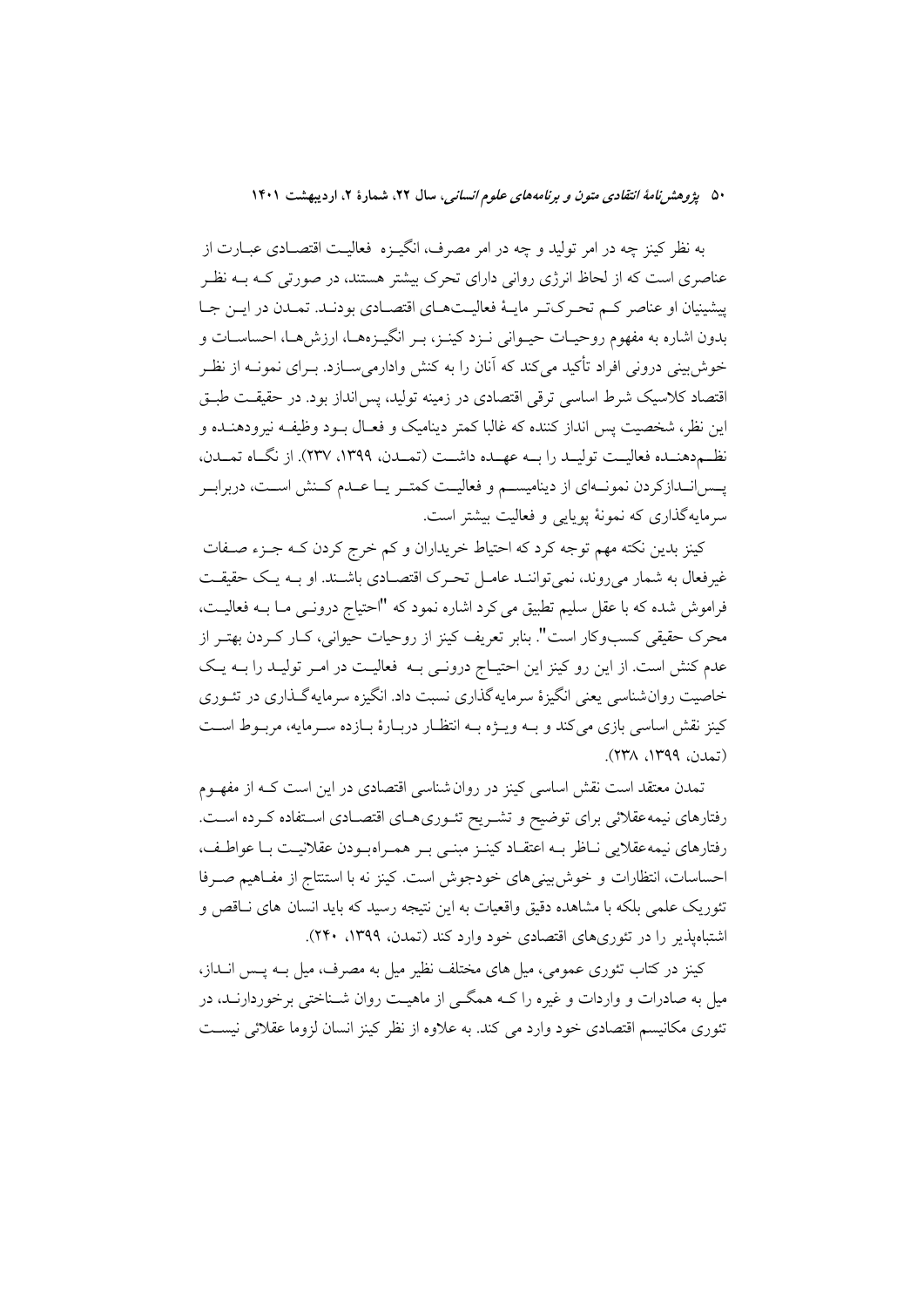بلكـه تحـت تـأثير تخـيلات و احساسـات مختلـف قـرار مـي٤يـرد. كينـز طرفـدار روش تجربي است و هرچند در روان شناسي علمـي تبحـري نداشـته ولـي مشـاهده دقيـق باعـت شده است که نکات مهم روان شناسی را در مکانیسـم اقتصـادی کشـف کنـد و تـأثیر آن را توضيح دهد (تمدن، ١٣٩٩، ٢۴١).

با توجه به ایدهٔ تمدن دربارهٔ روان شناسی گرایی در اقتصاد، او در نقد روانشناســی گرایــی بریتانیا و مکتب اتریش نمی تواند بپذیرد که فعالیتهای اقتصادی همیشــه عقلانــی باشــند، و عاملان همیشه از منافع خود آگاه باشند و همواره حاضر باشند مصممانه در راه منـافع خــود اقدام کنند. به اعتقاد تمدن آن الگوی روانشناسی که وجود این خواص مختلـف را در مـورد انسان اقتصادی ثابت فرض می کند، با مشاهدات تطبیق نمی کند. از حیث توجـه و مشـاهدهٔ رفتارهای پیچیدهٔ واقعی افراد، دیدگاه تمدن به مکتب روانشناسی آلمان نزدیک است.

او معتقــد اســت مكتـب روانشناســي اتــريش در عمــل قابــل اســتفاده نيســت چــون فاقــدمهمتــرين پايــه هــر ســاختمان فكــرى منطقــى يعنــى يــك روش علمــى مشــاهده جهت شناختن، ارزیابی کردن و مقایسه نمودن احتیاجات و مرتبط ساختن آن با عمل است.

### ۱.۶ نقد ايدهٔ تمدن

تمـدن بـا گـرايش بــه روانشناســي تجربــي كينــز تاحــدودي از اصــل عقلانيــت انتزاعــي روانشناسي گرايي بريتانيا و مكتب اتريش و نهـايي گرايــان فاصــله مــي گيــرد. او بــا يــذيرش دیدگاه روانشناسی تجربی کینز مبنی بر تأثیر انگیزه های درونــی، احساســات خودجــوش و انتظارات بر رفتار واقعی افراد، در رفتارهای نیمه عقلایی انسانها، با ویکستد و سبیج ویک اشتراک عقیده دارد که فعالیتهای اقتصادی ضرورتا همگی عقلانی نیستند.

تمدن باوجود این که اصل عقلانیت انتزاعی را کامل و بسنده نمی دید، لیکن با تأکیــد بــر این که علم اقتصاد باید از روانشناسی تجربی و به تعبیر او علمـی بهـرهمنـد باشـد، سـاحت اقتصاد را از روانشناسی مبرا نمی دانست. به تعبیر ویکستد گرچه علم اقتصاد بر فـرض یـک انگیزهٔ خاص مانند نفـع شخصـی یـا حـداکثر سـازی مطلوبیـت اسـتوار نیسـت، امـا بـدین معنا نمی باشد که از روان شناسی تھی است. اگر اقتصاد سیاسی علــم ثــروت اســت، پــس بــا تــــلاش۵هــــای انســــان بــــه منظـــور تــــأمین خواســــتههــــا و آرزوهــــا ســــروکار دارد. (Wicksteed 1933.766&780 See Udehn 2001)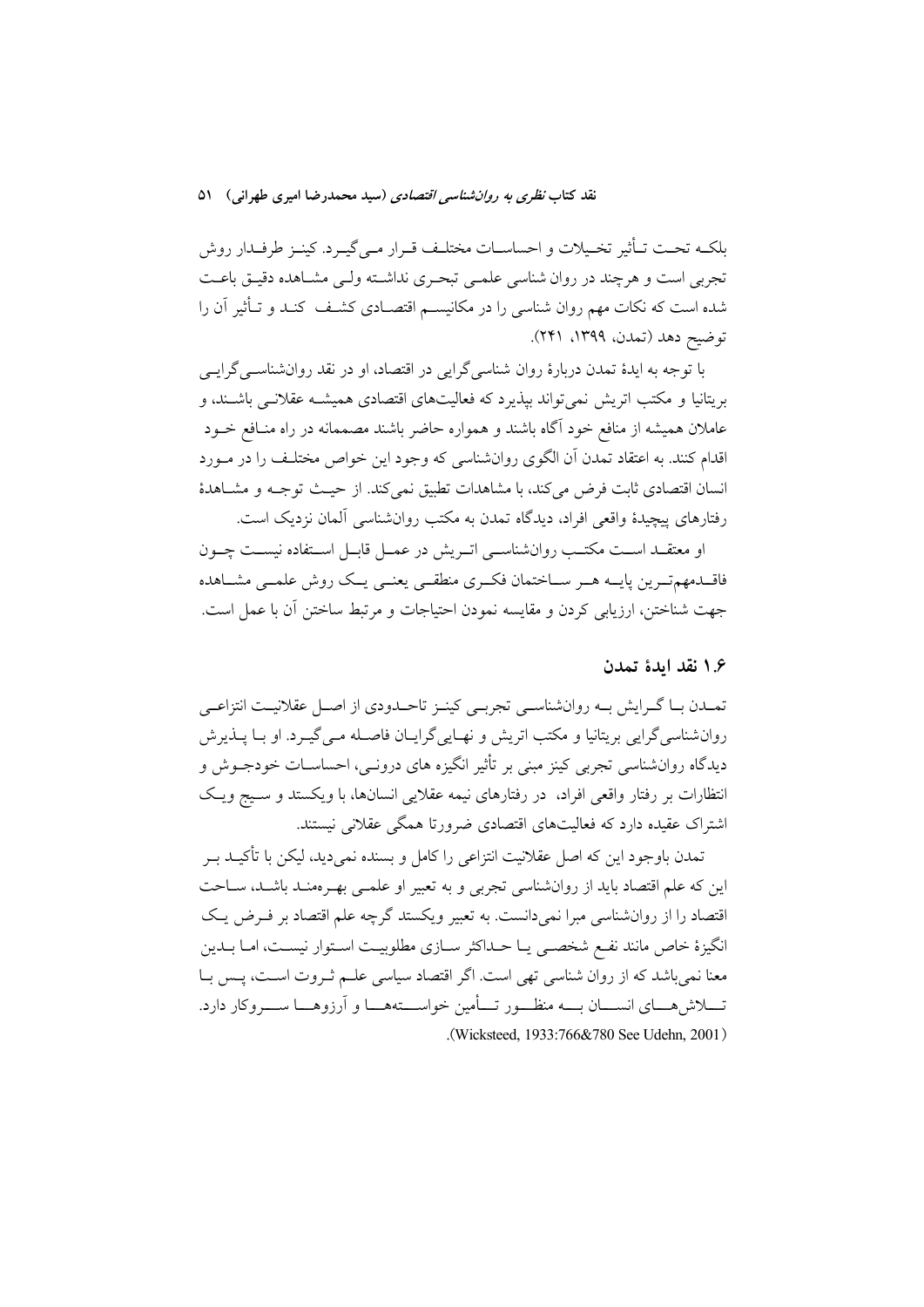ایدهٔ روانشناسی اقتصادی تمدن برخلاف رأی پوپر است که تلاش مـیکـرد بــا تعریــف مفهوم منطق موقعیت، علوم انسانی را از ابتنای بـر روانشناسـی رهــا کنــد. بــه اعتقــاد يــوير براساس منطق موقعیت، با وجود انتزاعی بودن اصل عقلانیت، امکان بررسی صـدق و کــذب رفتار اقتصادی فرد فراهم مـی شـود. نگــاه کینــز در ایــن بــاره بــه پــویر نزدیــک بــود. کینــز آرزو داشت به اصول راهنما و کنش برای انسان ها و نه اتم ها دست پابد، بــدون آن کــه ايــن اصول در اخلاقیات و روان شناسی ریشه داشته باشند. کینـز بـا بازگشـت بـه روان شناسـی و روحیات حیوانی در سال های اخیر، ناکامی تلاش های دورهٔ جـوانی خـود را پــذیرفت و بــه زمانه تن داد (Mini, 1994, 44). در واقع، دو رقيب حاضر در نظريهٔ عمومي يعني انســاني کــه روانشناسی تودهٔ مردم را پیش بینی میکند و انسانی کـه سـوداَوری بلندمـدت یـک فعالیـت اقتصــادي را ارزيــابي مــي كنــد، دو شخصــيتي هســتند كــه بــراي تســلط بــر انديشــهٔ كينــز , قابت می کنند (Mini, 1994, 91).

نقد دیگر تمدن به مکتب اتریش و به طور غیرمستقیم به اقتصاد نئوکلاسـیک ایــن اســت که بر روانشناسی علمی استوار نیست. منگر از یک علم اقتصاد نظری مانند اقتصاد کلاسـیک دفاع می کرد که به کمک انتزاع و قیاس پیش می رفت. نخســت، انســان اقتصــادی عقلایــی و خودخواه از موجودات بشری مشاهده پذیر انتزاع گردید. و دوم، بازار شامل روابط مبادل1ای خالص از جامعهای که در آن نهفته بود، انتزاع شد. تمدن سـعی کـرد بـا قــراردادن اصــطلاح روانشناسی علمی یا تجربی در برابر روانشناسی انتزاعی برای متمایز کردن مفهوم مـوردنظر خود دربارهٔ عقلانیت از اصل عقلانیت انتزاعی، کمک بگیـرد. بـه اعتقـاد او مطالعـه علمـی روانشناسی اقتصادی رفتارهایی از مردم را نشان میدهـد کـه در قیـاس بـا اصـل عقلانیـت انتزاعي، غيرعقلايي به نظر مـىرسـند. تمـدن از ايـن حيـث ايـن رفتارهـا را نيمـه عقلايـي معرفی میکند. ایـن موضـع تمـدن بـه دیـدگاه مارشـال نزدیـک اسـت کـه کمتـر از دیگـر اقتصاددانان نئوکلاسیک به درگیرشدن در انتزاع و تجرید تمایل داشت و تأکیــد مــیکــرد کــه علم اقتصاد با مردان و زنان واقعی به عنـوان اعضــای جامعــه ســروکار دارد و نــه بــا انســان اقتصادی انتزاعی که در انزوای پر زرق و برق خود بسر می به د Marshall, 1920:12-23 See )  $($ Udehn 2001

مینی در کتاب خود دربارهٔ دیدگاه روانشناختی کینز در نظریهٔ عمومی یادآوری مبی شـود که او باور داشت فقدان شناخت ماهیت انسان و نهادها، تئوری اقتصاد کلاسیک را کـاملا بـه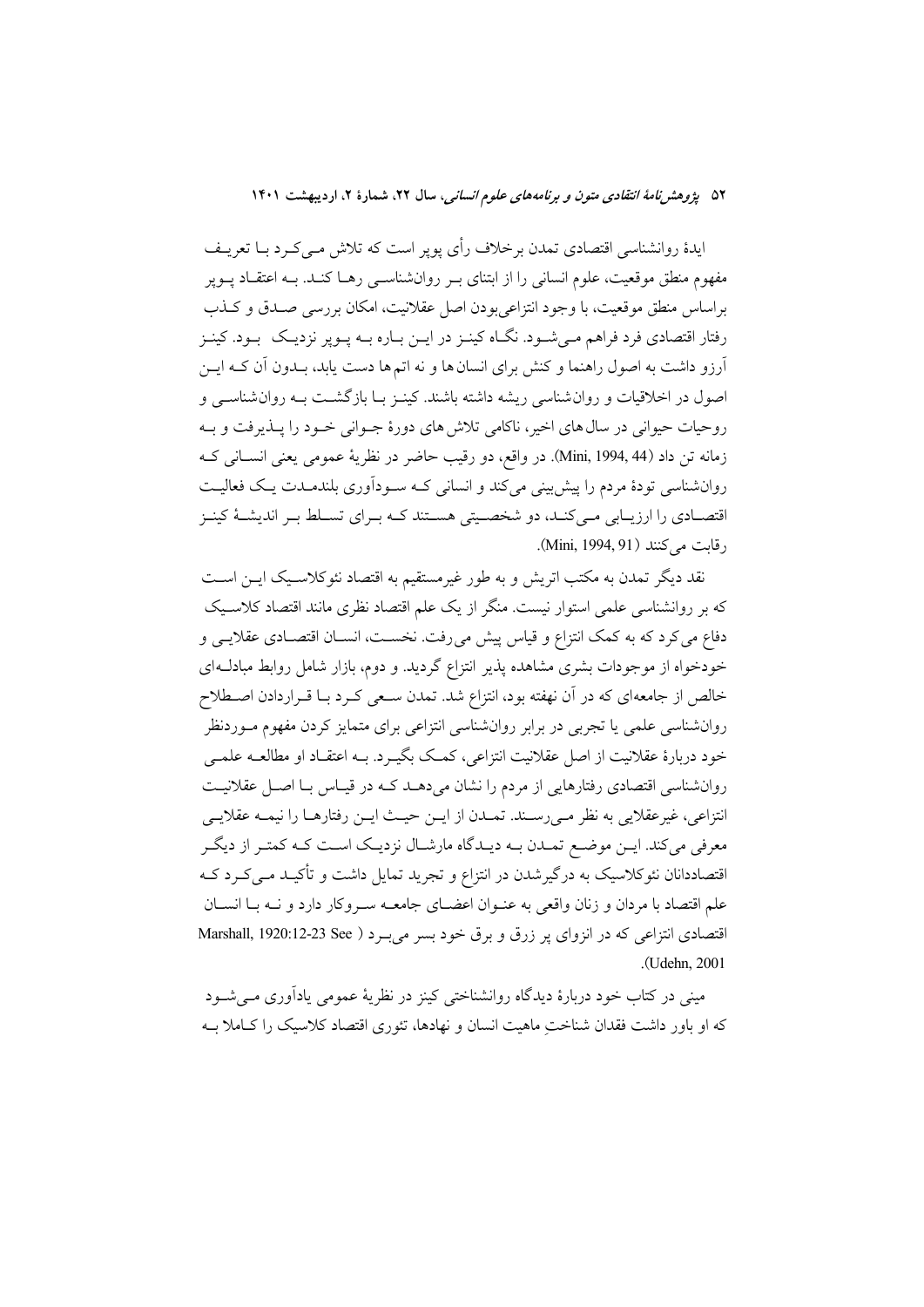یک تکنیک با نزاکت تبدیل کرد که تنهـا اقتصـادی را توضـیح مـی دهــد کــه ماننــد ســاعت کار می کند و عقلانیت کامل را مفـروض مـی گیـرد؛ یعنـی شـناختی کامـل از آینـده و یـک روان شناسی حسابگر بنتامی. کینز در نظریهٔ عمومی خود معتقد است که مردم یـا دسـت کـم بخشی از آنان در انگیزههای خود کمتر عقلایی هستند، و آثار اقتصـادی او هــم ایــن بــاور را بازتاب می دهند (Mini, 1994, 26).

### ۷. نتیجهگیری

تمدن همانند مکتب روان شناسی گرایی بریتانیا، مکتب اتریش و نهایی گرایان به ابتنای علـم اقتصاد بر روانشناسی یا به تعبیری روانشناسی اقتصادی باور دارد. باوجود این، هـم عقیـده با ویکستید، سیج ویک، مارشـال و بــه ویــژه کینــز اصــل عقلانیــت را بــرای توضــیح همــهٔ کنشهای اقتصادی افراد کافی نمیداند. به نظـر او عقلانیــت اقتصــادی اصــلی انتزاعــی و از اینرو تئوریک است و برای توضیح رفتار اقتصادی انسانها باید از روانشناسی تجربـی نیـز بهره برد. مطالعهٔ دقیق رفتارهای اقتصادی واقعی افراد آشکار میسازد که انسان تنها براسـاس اصل سادهساز نفع شخصي عمل نمي كند و تحت تأثير عواطف، احساسات و انتظـارات نيــز قراردارد و برخی از رفتارهای او به تعبیر تمدن نیمهعقلایی است.

نکتهٔ دیگر در ایدهٔ روانشناسی اقتصادی تمدن، دسـتهبنـدی عوامـل انگیزشــی اقتصــادی انسان به عوامل پرانرژی و با تحرک زیاد و عوامل کمک انرژی یا با تحرک کم است. گرچــه تمدن معیاری انتزاعی را به روشــنی بـرای بازشناســی انگیــزههــای پرتحـرک از کــمتحـرک بهدست نمیِ دهد، لیکن با توجه به تأکید او بر روانشناسی تجربی، او تشخیص این امر را بــه مطالعهٔ دقیق رفتار و کنش عاملان اقتصادی واگذار میکند. نظر به تأثیرپــذیری روان شناســی اقتصادی تمدن از اندیشهٔ جان مینارد کینز، به نظر میرسد ایـدهٔ تحـرکسـنجی انگیـزههـای اقتصادی تمدن ریشه در مفهوم روحیات حیوانی دارد. از نگــاه کینــز انگیــزههــا، احساســات، عواطف و خوش بینی درونی، انسان را به کاری انجام دادن حربرابر حزم و احتیاطِ عقلانیت اقتصادی- وادار میسازند. از ایـن دیـدگاه، تمـدن سـرمایهگـذاری را انگیـزهای پرتحـرک و یس انداز را انگیزهای کم تحرک ارزیابی می کند.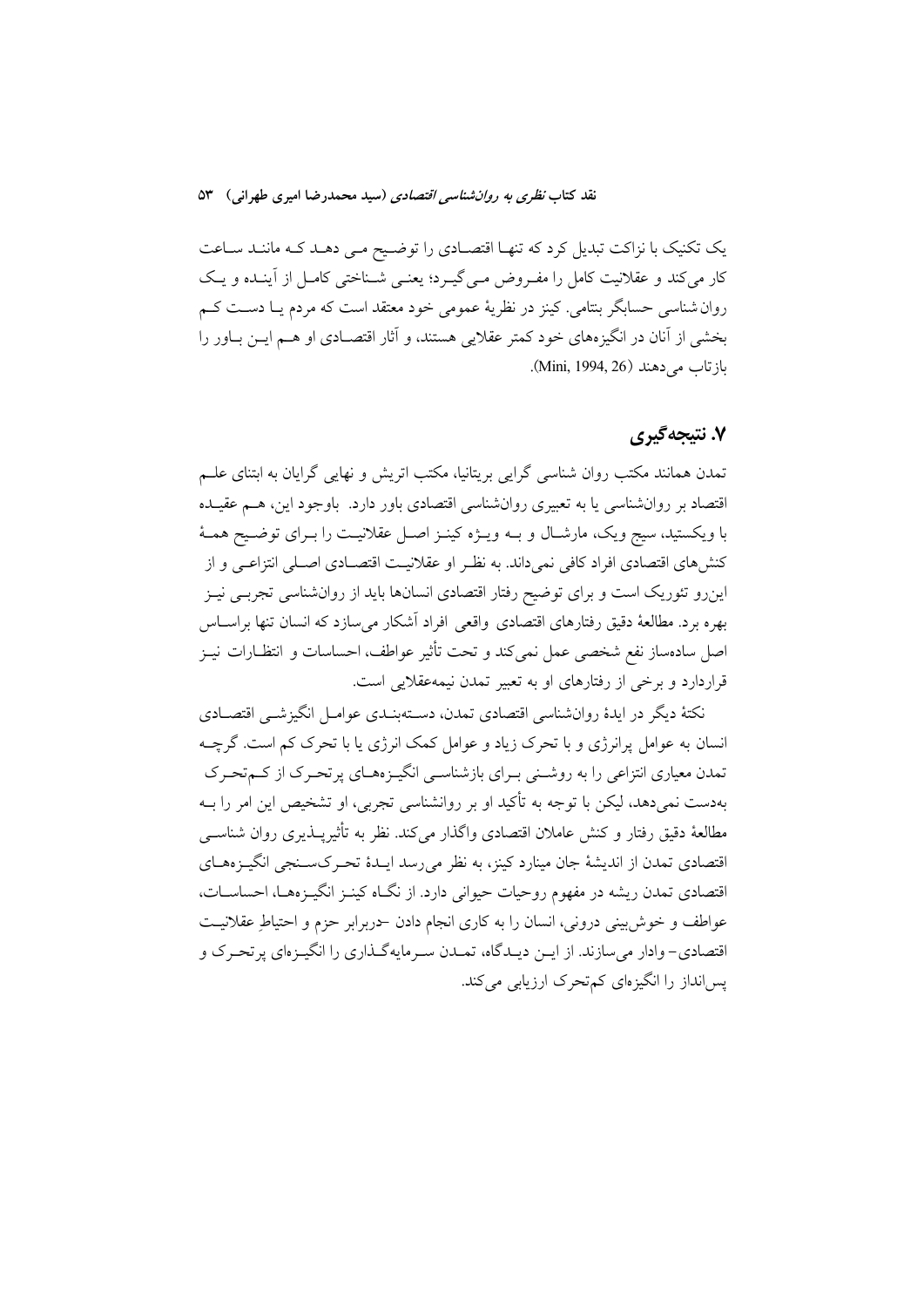### كتابنامه

- Back house, Roger E. Bradley W. Bateman (2011) CAPITALIST REVOLUTIONARY JOHN MAYNARD KEYNES, Cambridge, HARVARD UNIVERSITY PRESS.
- Dilthey, W. (1977) 'Ideas Concerning a Descriptive and Analytic Psychology', pp. 23-120 in Descriptive Psychology and Historical Understanding, The Hague: Martinus Nijhoff.
- Dilthey, W. (1989) Introduction to the Human Sciences, Selected Works, vol. 1, Princeton, NJ: Princeton University Press.
- Edgeworth, F.Y. (1967) Mathematical Physics. An Essay on the Application of Mathematics to the Moral Sciences, New York: Augustus M. Kelley.
- Greaves, B.B. (1996) 'Introduction' (pp. 1-10) to B.B. Greaves (ed.) Austrian Economics. An Anthology, Irvington-on-Hudson, NY: Foundation for Economic Education.
- Jevons, W.S. (1970) The Theory of Political Economy, Harmondsworth: Penguin.
- Menger, C. (1963) Problems of Economics and Sociology, Urbana: University of Illinois Press
- Marshall, A. (1920) Principles of Economics, London: Macmillan.
- Mill, J. (1829) The Analysis of the Phenomena of the Human Mind, 2 vols, London: Longmans, 1878.
- Mill, J.S. (1974) A System of Logic: Ratiocinative and Inductive, Collected Works, vols VII-VIII, Toronto: University of Toronto Press.
- Mini, Piero V. (1994) John Maynard Keynes: a study in the psychology of original work, London, ST. MARTIN'S PRESS, INC.
- Runde, Jochen and Sohei Mizuhara (2003) The Philosophy of Keynes's Economics; Probability, uncertainty and convention, London, Routledge
- SKIDELSKY ROBERT (2015) John Maynard Keynes; THE ESSENTIAL KEYNES, New York, PENGUIN BOOKS